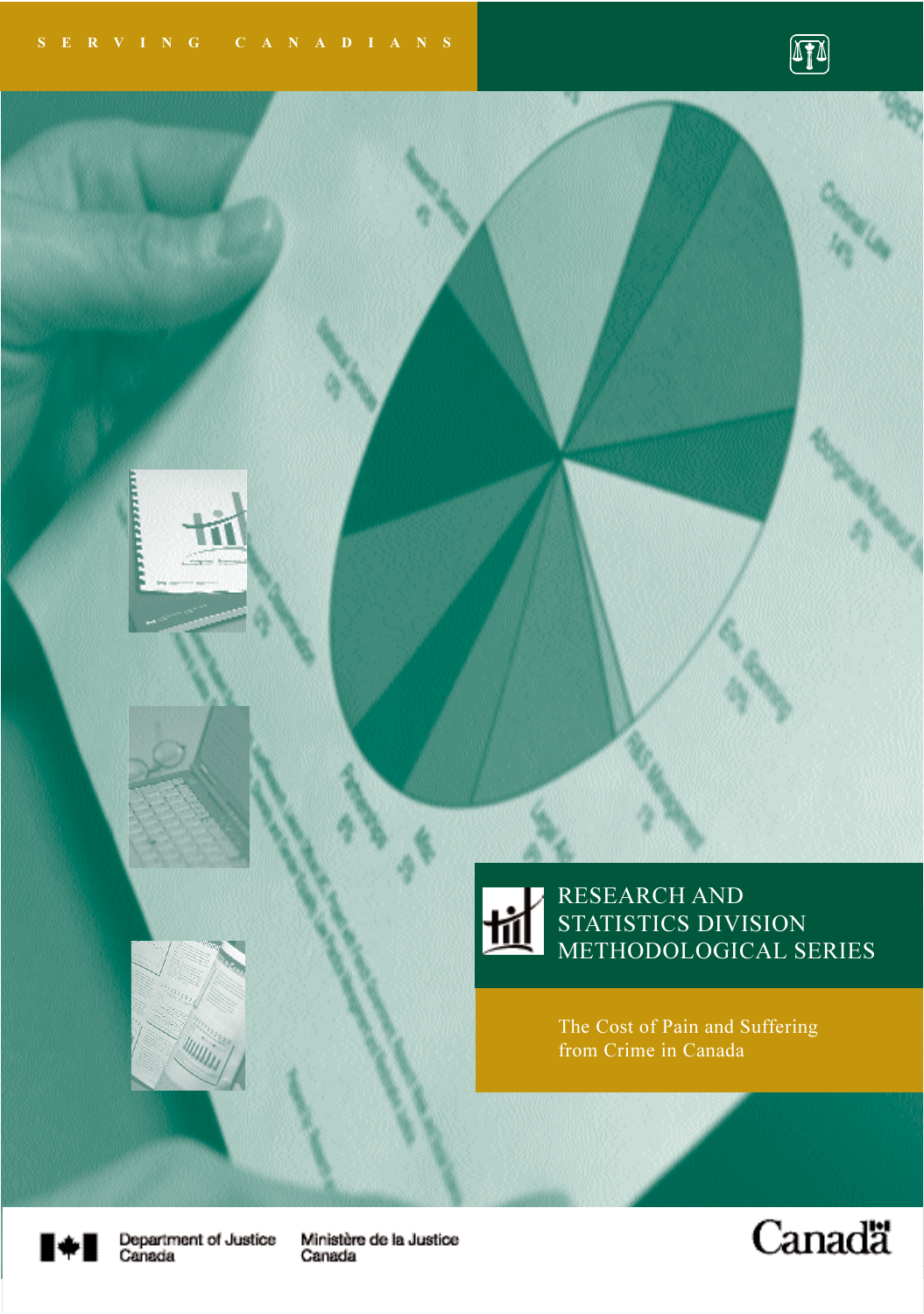

### THE COST OF PAIN AND SUFFERING FROM CRIME IN CANADA

Ambrose Leung



Research and Statistics Division

May 5, 2004

The views expressed in this report are those of the author and do not necessarily represent the views of the Department of Justice Canada.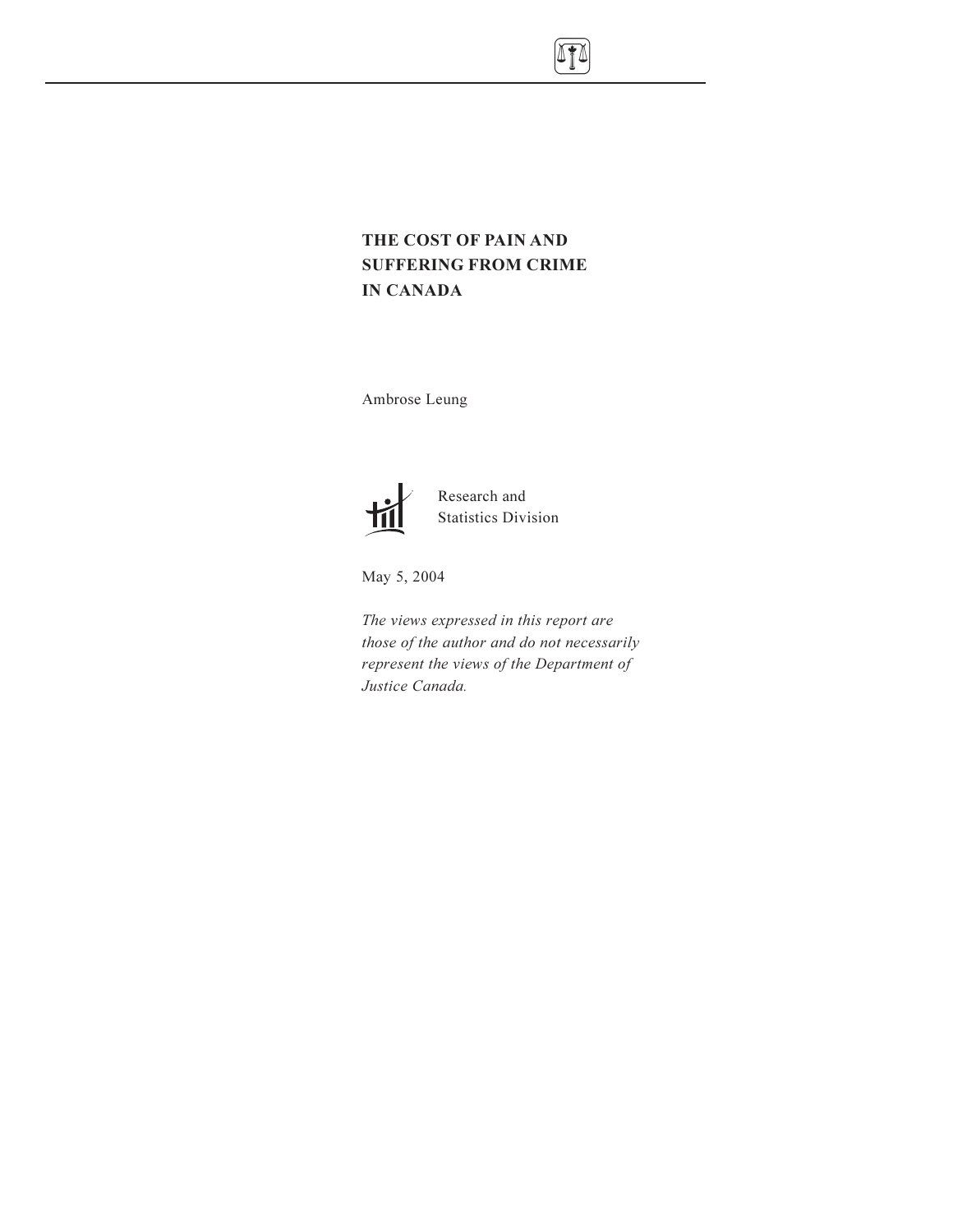#### About the Research and Statistics Division

The Research and Statistics Division is staffed by social science researchers drawn from a broad range of disciplines including criminology, sociology, anthropology, education, statistics, political science, psy chology, and social work.

We conduct social science research in support of the activities and programs of the Department of Justice Canada. We also provide statistical data, methodological services, and analytical advice and undertake public opinion research and comprehensive environmental analyses.

We recognize that to be useful, research must be accessible. In an effort to make our research more accessible, we have created new products tailored to the needs of a diverse group of users, such as a resea rch series, Qs&As, fact sheets, and this methodological series.

For further information on our research activities, please visit our Web site at http://canada.justice.gc.ca/ps/rs .

#### About the Methodolo gical Series

The purpose of this series is to showcase innovative uses of methodological and analytical approaches in justice -related policy research and to highlight some of the interesting and progressive methodological work being undertaken by the Research and Statistics Division.

Other issues in this series:

The Effectiveness of Restorative Justice Practices: A Meta -Analysis Patterns of Crime in Canadian Cities: A Multivariate Statistical Analysis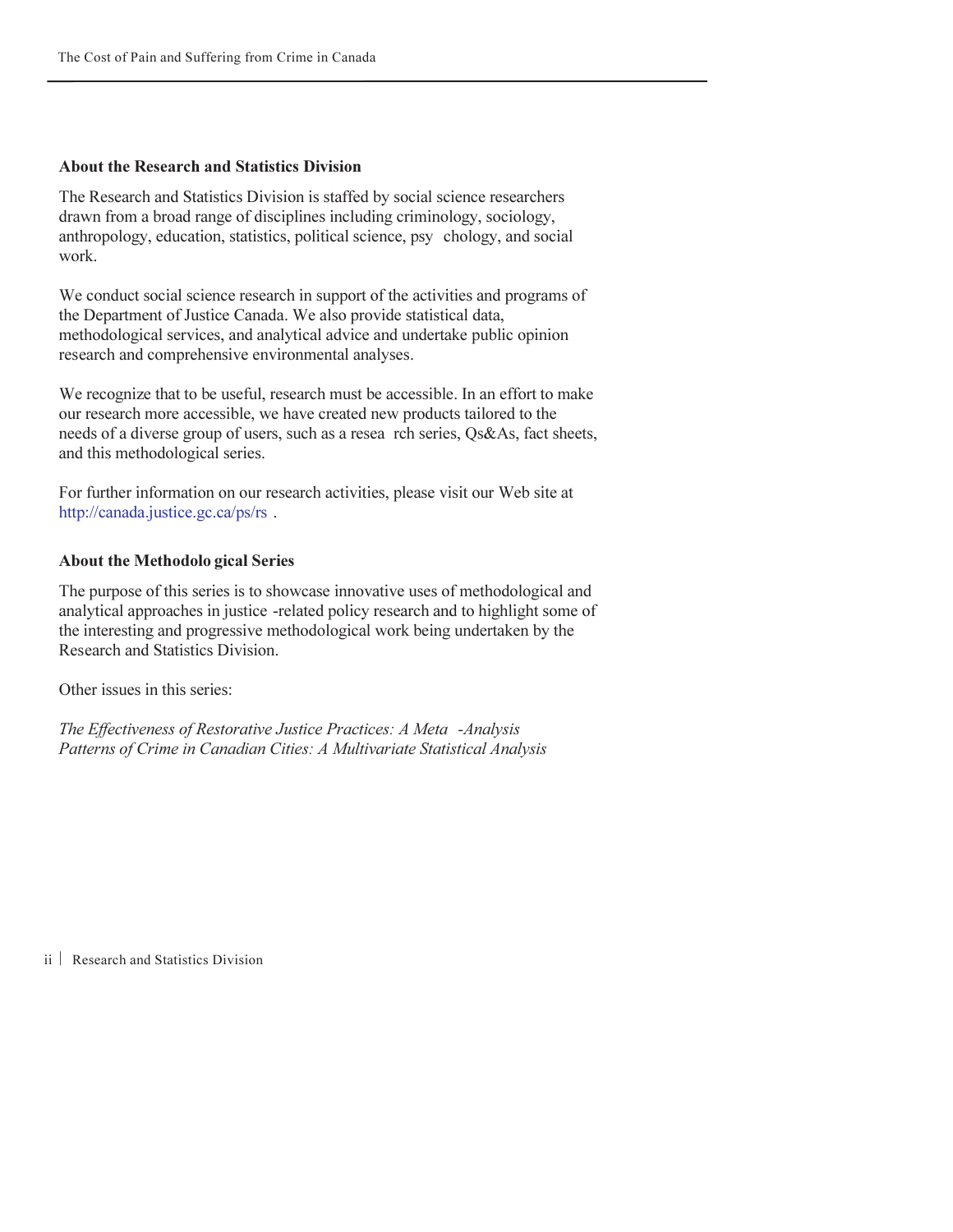

## Table of Contents

| 3.1                                                                      |                                                            |  |  |  |
|--------------------------------------------------------------------------|------------------------------------------------------------|--|--|--|
| 3.2                                                                      |                                                            |  |  |  |
| 3.3                                                                      | Estimation of the Cost of Pain and Suffering from Crime 12 |  |  |  |
|                                                                          |                                                            |  |  |  |
| 4.1                                                                      |                                                            |  |  |  |
| 4.2                                                                      | Proportion of Population Feeling Worried about Safety 16   |  |  |  |
| 4.3                                                                      |                                                            |  |  |  |
| 4.4                                                                      |                                                            |  |  |  |
| 5.0 Estimation of the Cost of Pain and Suffering from Crime in Canada 23 |                                                            |  |  |  |
| 5.1                                                                      |                                                            |  |  |  |
| 5.2                                                                      |                                                            |  |  |  |
| 5.3                                                                      |                                                            |  |  |  |
| 5.4                                                                      |                                                            |  |  |  |
| 5.5                                                                      |                                                            |  |  |  |
|                                                                          |                                                            |  |  |  |
|                                                                          |                                                            |  |  |  |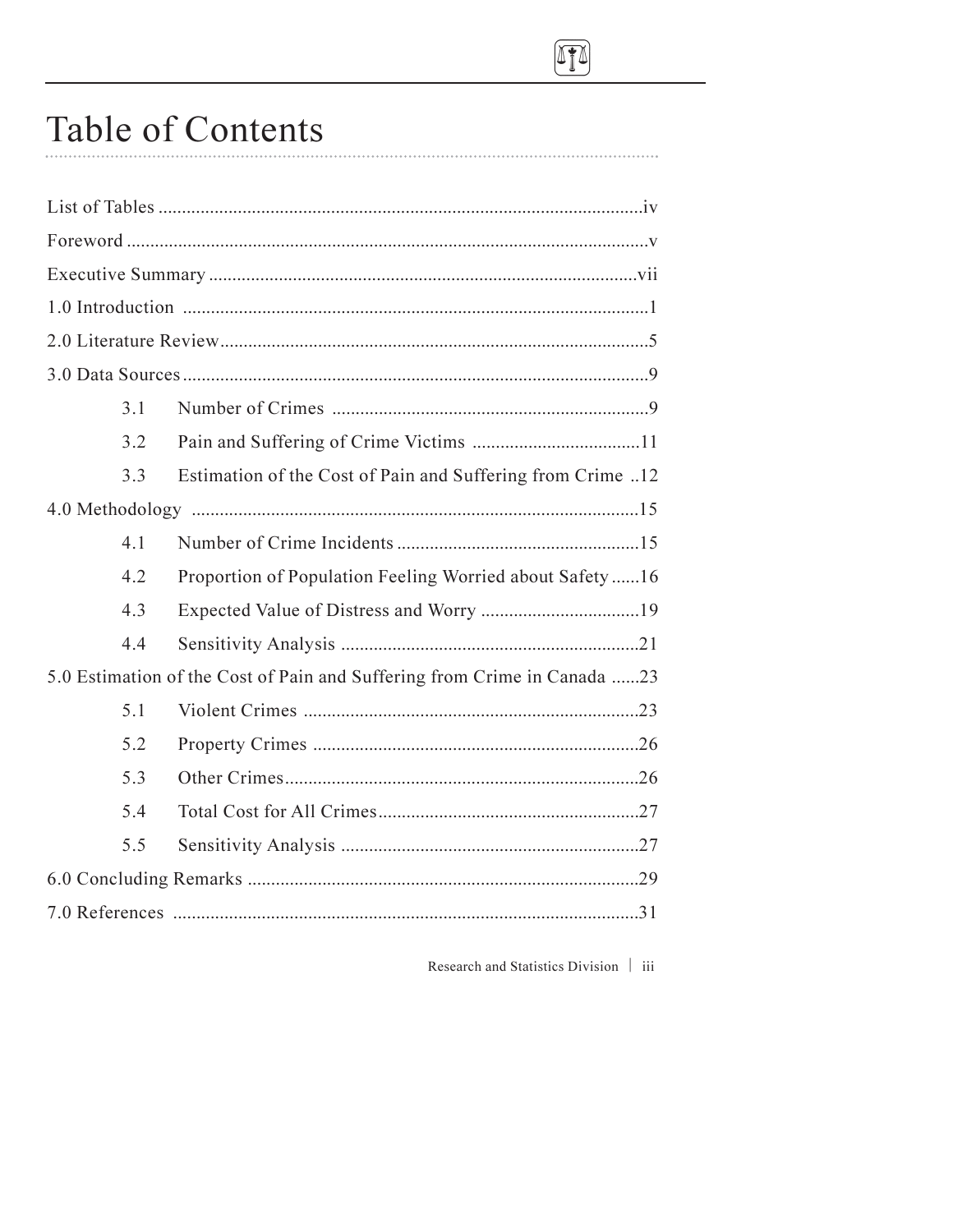### List of Tables

| Table 2: Survey Responses to "Safety" Questions in the             |  |
|--------------------------------------------------------------------|--|
|                                                                    |  |
| Table 4: Estimated Cost of the Pain and Suffering of Crime Victims |  |

<span id="page-4-0"></span>

iv | Research and Statistics Division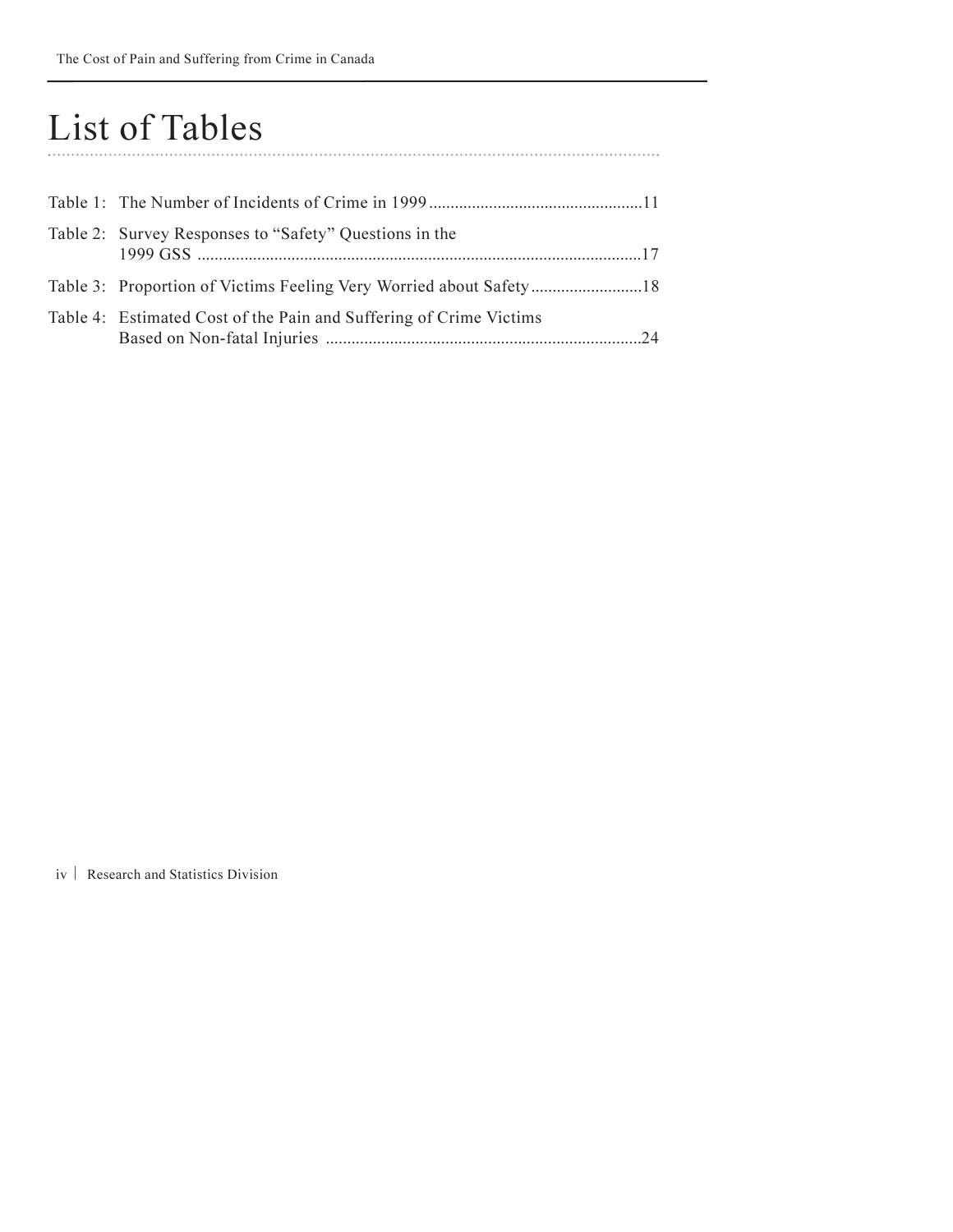<span id="page-5-0"></span>

### Foreword

I am pleased to introduce *The Cost of Pain and Suffering from Crin*<br>Canada. In this report, Dr. Ambrose Leung presents the findings c<br>research to assess the extent of crime induced pain and suffering i<br>monetary terms. Whi am pleased to introduce The Cost of Pain and Suffering from Crime in Canada. In this report, Dr. Ambrose Leung presents the findings of his research to assess the extent of crime induced pain and suffering in emotional and psychological sufferings caused by crimes, it is essential that the effort is made to estimate its cost. Not only will such attempts further the understanding of the impact of crime on society, it will also support evidencebased criminal justice policy developments by making effective cost-benefit analysis possible.

Despite the fact that it is extremely difficult and problematic to quantify the intangibles, the research adopts an innovative approach to estimate the cost of pain and suffering from crime in Canada, both overall and for specific categories of crime, namely violent crimes, property crimes and other crimes such as drug offences and *Criminal Code* traffic offences. The estimation is based on three components: the number of incidents for each type of crime, the proportion of victims feeling worried about safety, and the value of perceived and actual mental distress as a result of the crime experience.

Using both the Uniform Crime Report (UCR) and the General Social Survey (GSS) on victimization as data sources, it is established that the cost of pain and suffering from all crimes was \$35.83 billion using the GSS data, compared to \$9.83 billion using police-reported statistics.

I would like to acknowledge the contribution made by Dr. Kuan Li, Research Analyst, in carrying out this project from conception to final product. We would welcome any feedback on the Research and Statistics Division Methodological Series.

Stan Lipinski Director, Research and Statistics Division Department of Justice Canada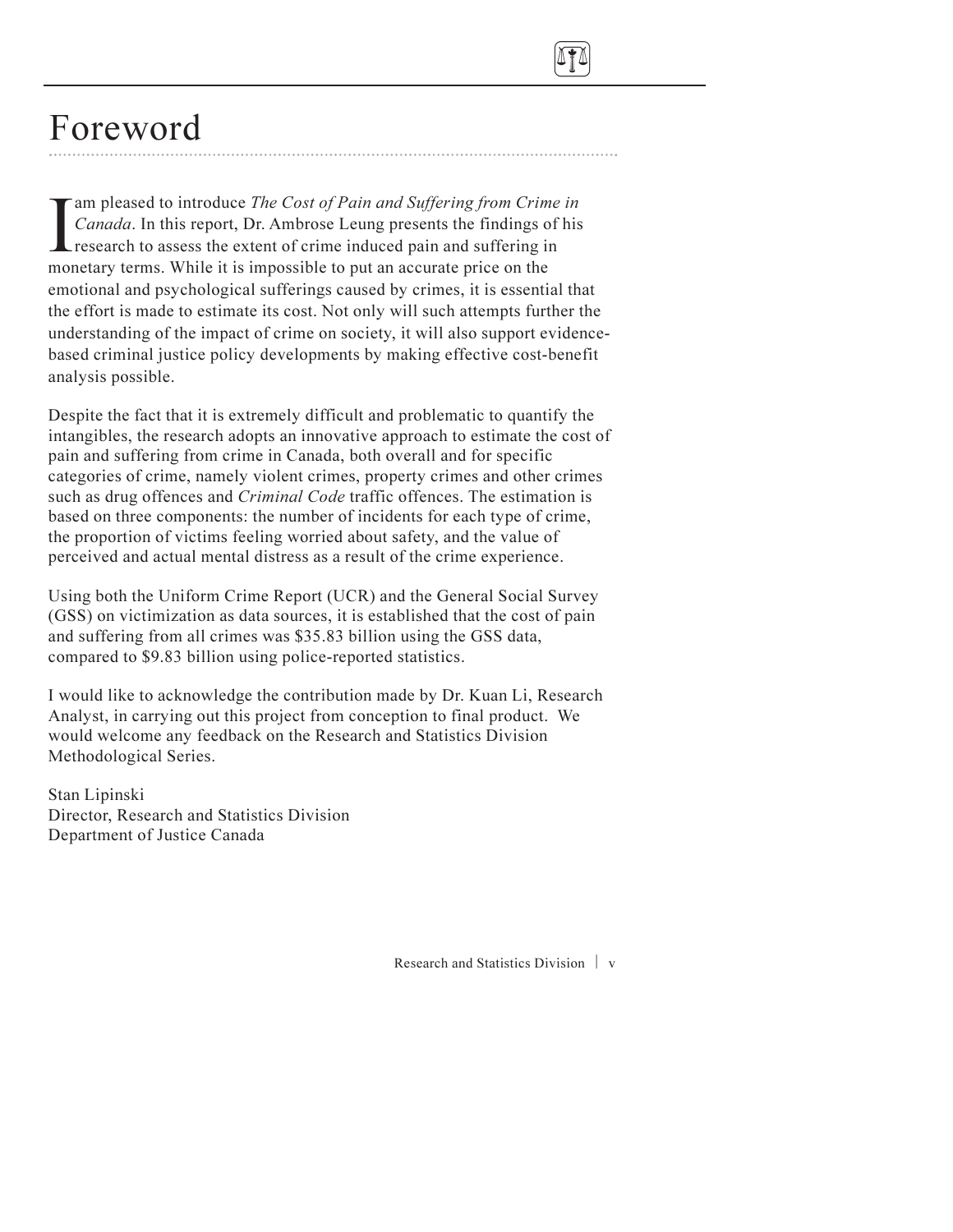

## Executive Summary

One of the major goals in formulating crime control policies and<br>programs is to enhance the well-being of society. Economic are<br>can be a valuable tool in working towards achieving this goal.<br>Comparing the monetary costs of programs is to enhance the well-being of society. Economic analysis can be a valuable tool in working towards achieving this goal. Comparing the monetary costs of a program to its monetary benefits can help determine whether a particular crime control program is economically efficient. When its benefits outweigh its costs, then a program is considered efficient and beneficial to society.

There are, however, few studies that systematically evaluate the costs and benefits of crime prevention programs. Part of the difficulty with this kind of study is that information on certain costs and benefits, for example, intangible costs of crime such as pain, suffering, and reduced quality of life experienced by crime victims, are not easy to obtain and evaluate. Early studies involving the estimation of the cost of crime always omitted the cost of the pain and suffering of crime victims because of a lack of available information.

Two data sources are typically used to estimate victim costs: (1) the willingness of the public to pay for additional safety and (2) the amounts awarded by juries to crime victims for the suffering and loss of productivity resulting from crime. The objective of this study is to estimate the cost of pain and suffering from crime in Canada, both overall and for specific categories of crime, namely violent crimes, property crimes, and other crimes such as drug offences and Criminal Code traffic offences.

The methodology developed in this study proposes that an estimation of the cost of pain and suffering requires information on the number of incidents for each type of crime, the proportion of victims feeling worried about safety, and the value of the perceived and actual mental distress resulting from the crime experience. For the purpose of the present study, information on the number of crime incidents was obtained from official police statistics recorded in the Uniform Crime Report (UCR) and from the 1999 General Social Survey (GSS) on victimization. There were, however, limitations with each of these two data sources. Police-reported statistics tend to underestimate the actual number of crime incidents due to underreporting and police resource constraints, and the information obtained from victimization surveys such as the GSS may present sample selection problems which can bias the estimation. For the proportion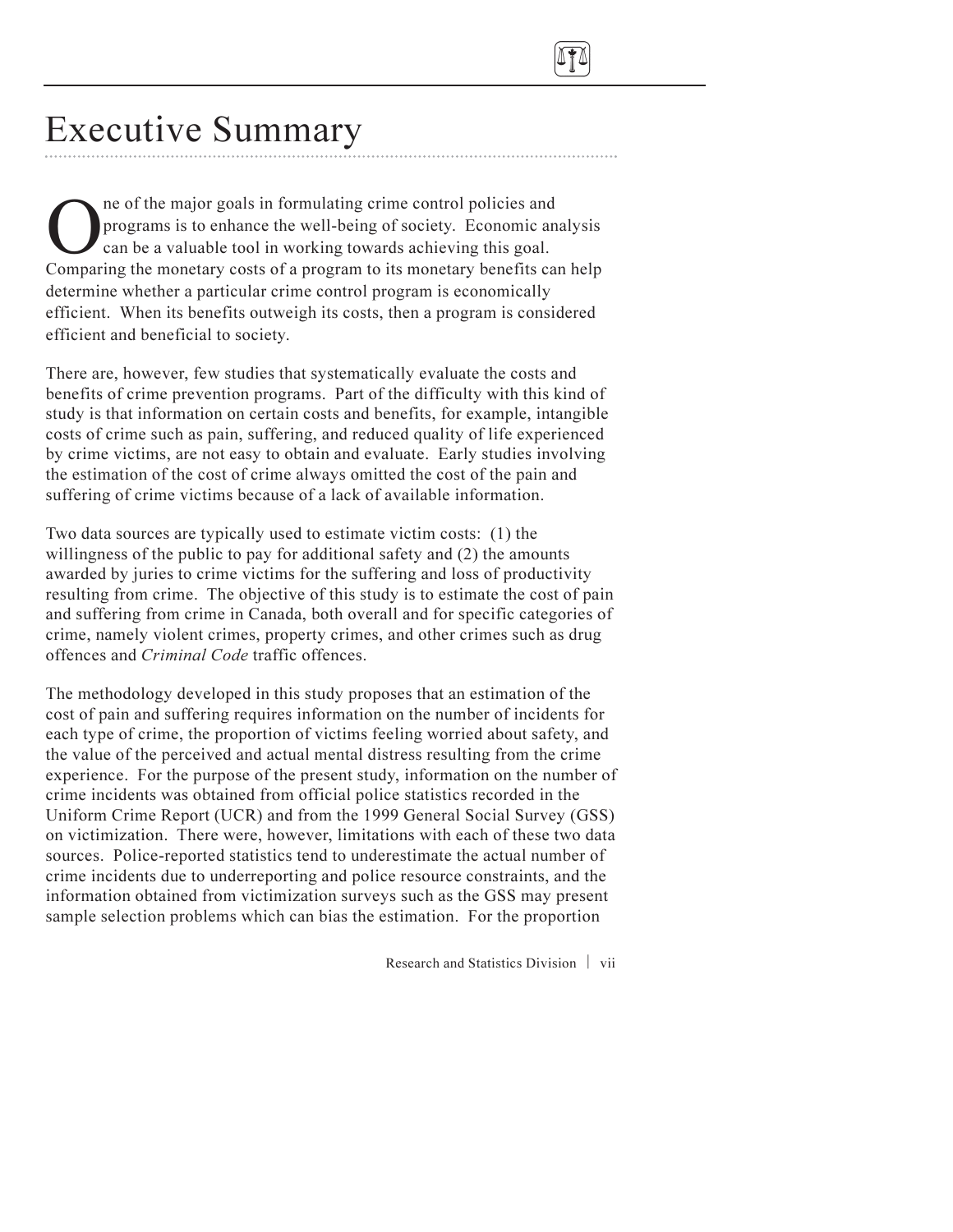<span id="page-7-0"></span>of victims feeling worried about safety, information from the GSS about victims' perceptions regarding personal safety was used. With regard to the average cost of pain and suffering, estimates from previous literature were used as a guideline. The implicit average value of human life was estimated to be  $$72,000<sup>1</sup>$  for non-fatal injuries. For fatal injuries, it was estimated to be between \$4.1 million to \$9.6 million dollars.

The estimated cost of the pain and suffering of crime victims was shown to be much higher when the calculation was based on information from the GSS on victimization than the calculation based on police-reported statistics. The more conservative estimates were obtained based on the assumption that the fear experienced by crime victims did not entail life-threatening injuries. The estimated cost of pain and suffering from all crimes, based on non-fatal injuries, was \$35.83 billion using the GSS data, compared to \$9.83 billion using police-reported statistics. The estimated cost of pain and suffering from violent crimes, based on non-fatal injuries, was \$20.43 billion using the GSS data and \$5.84 billion using police-reported statistics. For property crimes, based on non-fatal injuries, it was \$15.04 billion using the GSS data and \$3.63 billion using police-reported statistics.

These figures represent preliminary estimates of the cost of pain and suffering from different types of crime. Limitations of the GSS in estimating costs more precisely are being identified. Victimization surveys with more carefully designed survey questions would help in estimating more precisely the cost of pain and suffering experienced by crime victims using the methodology introduced in this paper. Further research effort might also be directed towards more sensitivity analysis to better examine how the cost estimates can change in response to different assumptions and scenarios.

<sup>1</sup> Unless otherwise indicated, dollar amounts are in 1999 Canadian dollars.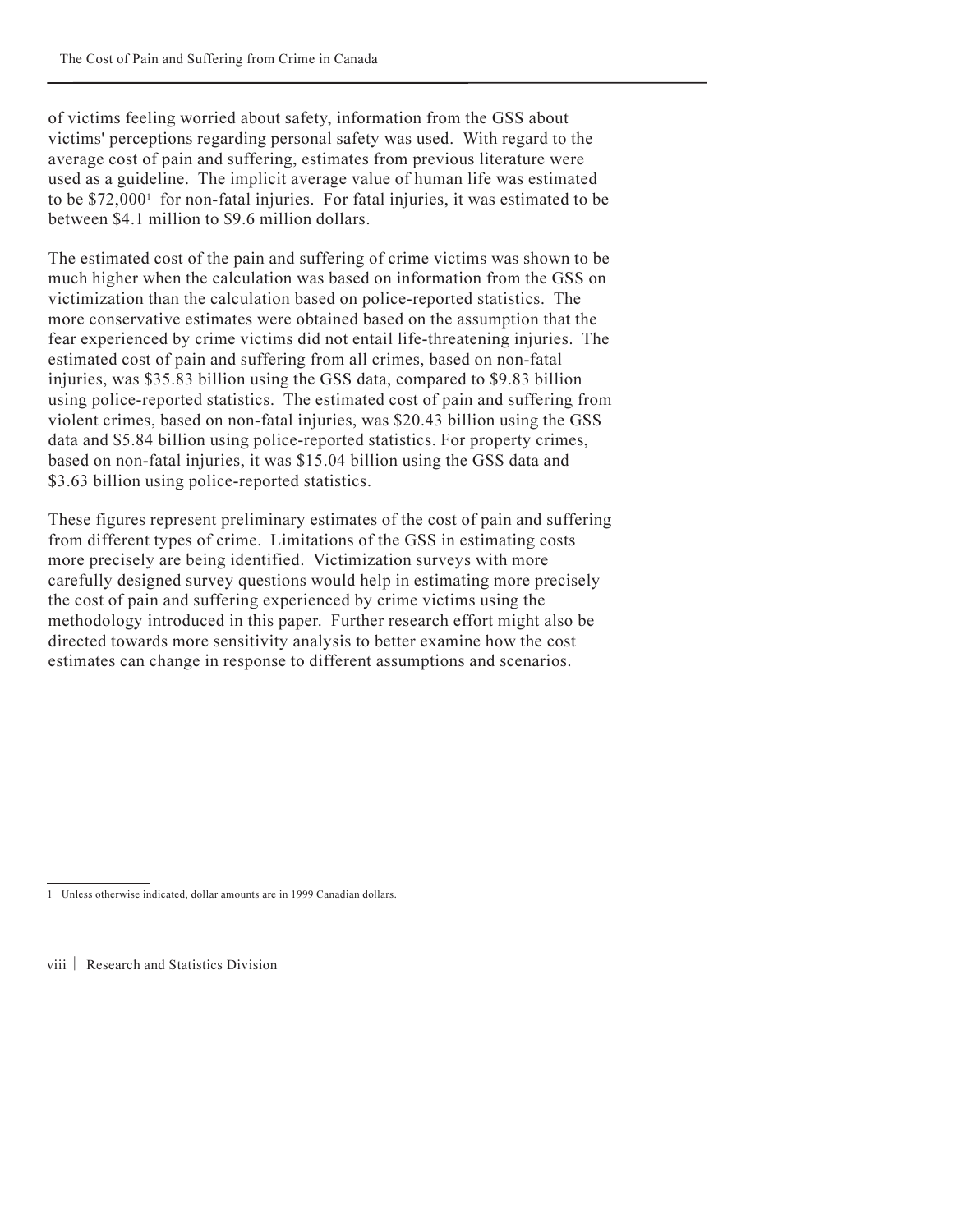

# 1.0 Introduction

One of the major goals in formulating crime control policies and<br>programs is to enhance the well-being of society. Economic are<br>can be a valuable tool in working towards achieving this goal.<br>Comparing the monetary costs of programs is to enhance the well-being of society. Economic analysis can be a valuable tool in working towards achieving this goal. Comparing the monetary costs of a program to its monetary benefits can help determine whether a particular crime control program is economically efficient. When its benefits outweigh its costs, then a program is considered efficient and beneficial to society.

There are, however, few studies that systematically evaluate the costs and benefits of crime prevention programs. Part of the difficulty with this kind of study is that information on certain intangible costs of crime such as the fear, pain, suffering, and reduced quality of life experienced by crime victims is not easy to obtain and evaluate. While tangible out-of-pocket expenses, such as property loss and medical expenses, are relatively easy to evaluate, intangible costs, such as fear, pain, suffering, and reduced quality of life, though too important to ignore, can be extremely difficult to assess. Norris et al. (1997) reported that about half of violent crime victims expressed moderate to extreme distress after the crimes they experienced. Although these outcomes of victimization are not readily seen in monetary terms, individuals are willing to pay real dollars in exchange for not having to endure the emotional and psychological pain that is associated with victimization. Early studies on the estimation of the cost of crime always omitted the cost of the pain and suffering of crime victims because of a lack of available information.

Since the cost of pain and suffering is a subjective concept that varies according to individual perception and attitude, it is difficult to quantify these values. From an economic perspective, an individual's well-being is affected by things, both tangible and intangible, that can contribute to human satisfaction or dissatisfaction. For instance, to enhance the welfare of an economy as a whole, individual members of society seek to decrease the things that contribute to human unhappiness, such as the pain and suffering experienced by crime victims. To account for the social cost of crime, therefore, it is important to include estimates for the cost of pain and suffering from crime.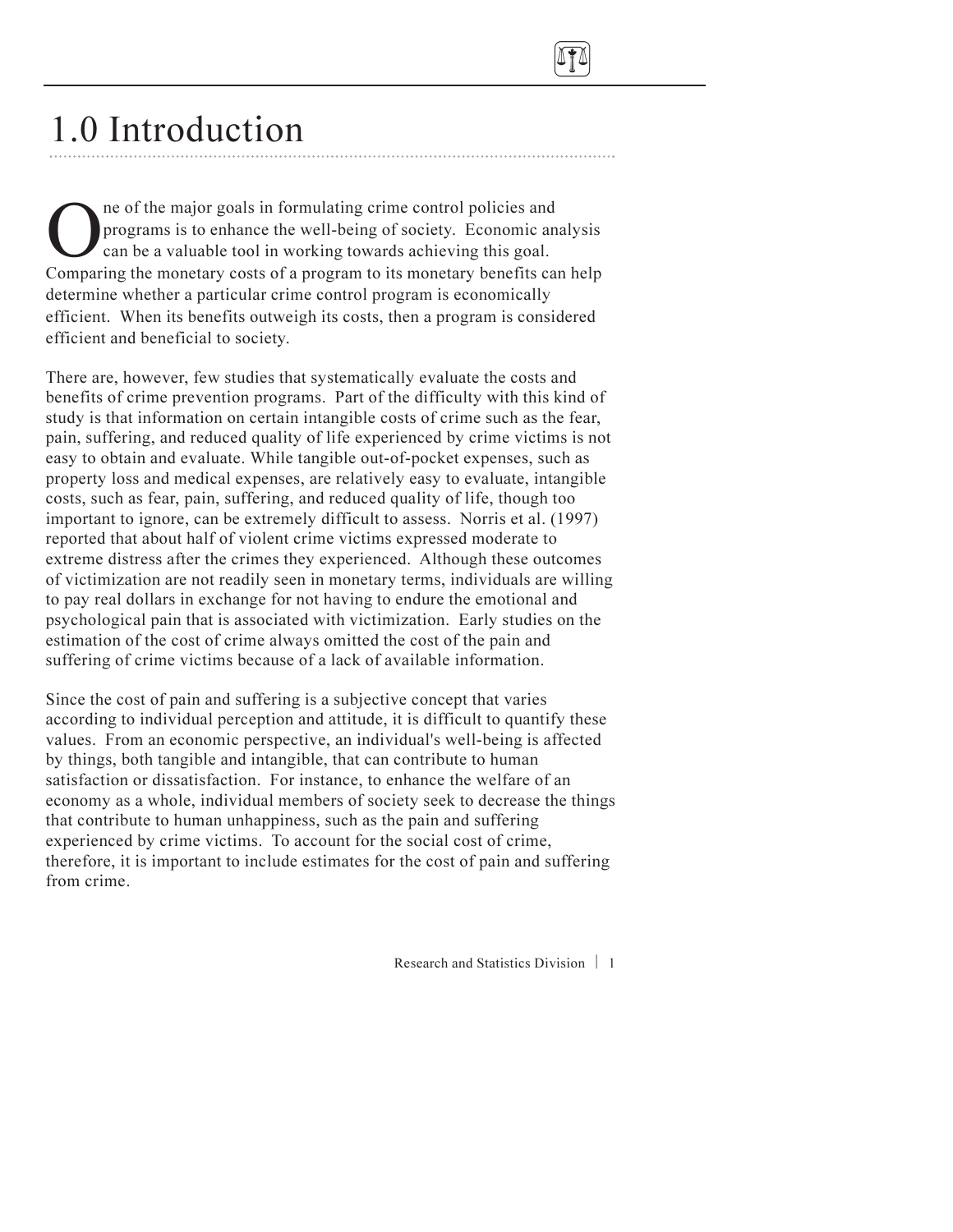<span id="page-9-0"></span>As pointed out by Viscusi (1993), health and safety risks contribute to human unhappiness. One possible source of health risk is the distress that results from the pain and suffering caused by crime. In the economic literature, victim costs are typically estimated based on two data sources: (1) contingent valuation<sup>2</sup> placed on safety by the public and  $(2)$  the amounts awarded by juries to crime victims for the suffering and loss of productivity resulting from crime.

To minimize health risks, individuals generally aim to avoid activities that present such risks. Most individuals are willing to accept a higher level of health risk when higher premiums are offered as compensation. In the broadest sense, such compensation is considered a measure of an individual's contingent valuation on pain and suffering. In the economic literature, the dominant approach to estimating the risk-dollar tradeoff between health risks and the corresponding compensation required is to use labour market data on worker wages for risky jobs (Viscusi, 1993). When workers accept jobs with potential exposure to work injuries which might cause pain and suffering, it is an indication of their contingent valuation on the pain and suffering which might result from exposure to health risks in exchange for monetary compensation.

To estimate the cost of pain and suffering from crime, Anderson (1999) followed the suggestion of Viscusi and used labour market estimates as a proxy for the value of life and injury based on individual willingness to accept work that might affect health. Studies that have used labour market estimates as a proxy for the value of life and injury may represent conservative estimates of the risks to life and health that crime presents since there is likely a higher level of stress in the case of crime. Other studies used jury awards in personal injury accident cases to obtain monetary values for pain, suffering, and fear. However, Canadian data on jury awards can be difficult to obtain as they are not publicly available. Given these limitations, this study attempts to devise a more viable method to provide some preliminary estimates of the cost of pain and suffering from crime in Canada.

The objective of this study is to estimate the cost of pain and suffering from crime in Canada, both overall and for specific categories of crime, namely violent crimes, including homicide, assault, sexual offences, and robbery;

<sup>2</sup> Contingent valuation refers to the value people place on something that may or may not happen, that is, how much they are willing to pay to feel safe or to avoid risks or losses.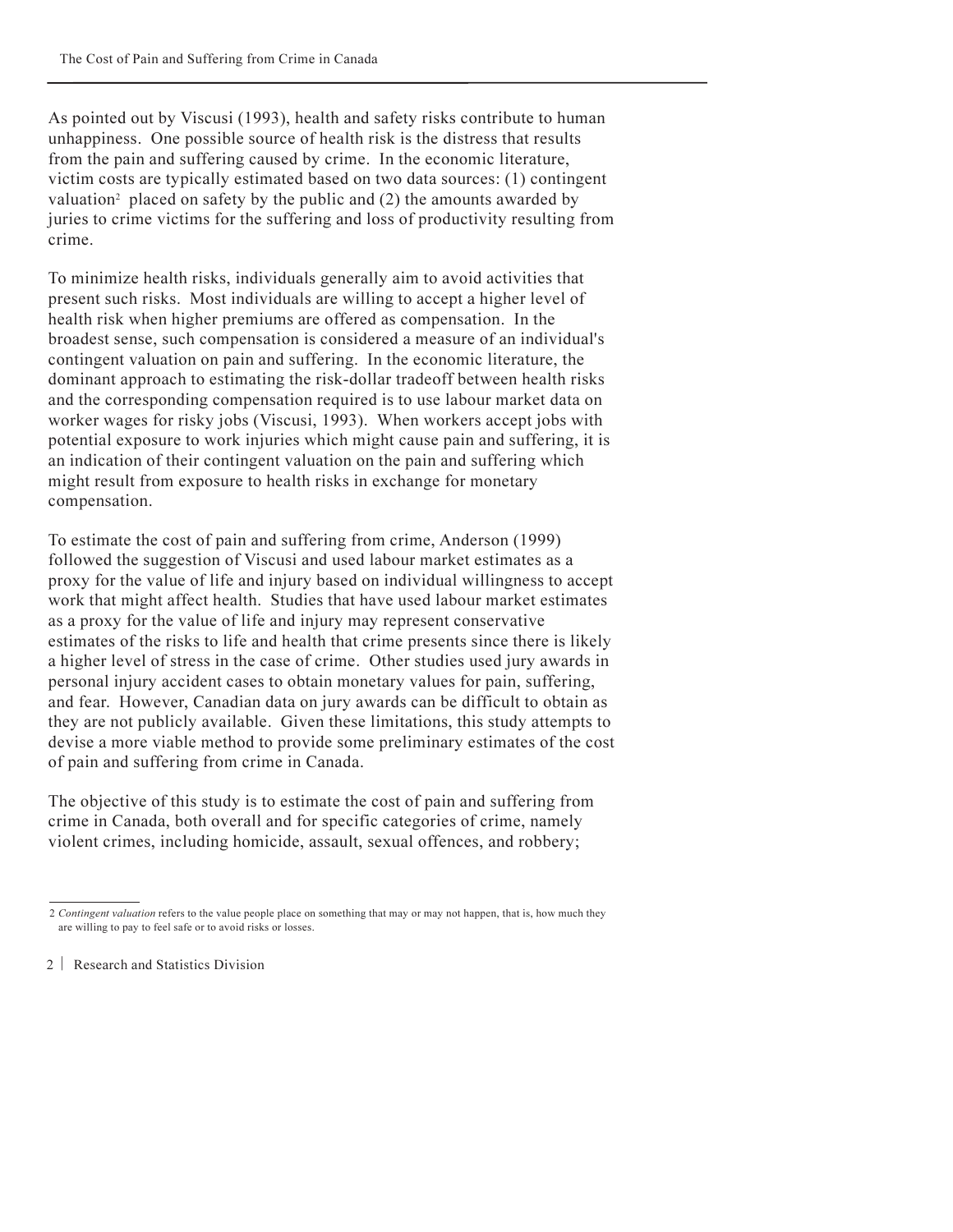

property crimes, including breaking and entering, motor vehicle theft, nonvehicle theft, and vandalism; and other crimes, namely drug offences and Criminal Code traffic offences. This paper begins with a brief review of the recent literature on victimization costs, followed by an analysis and estimation of the cost of pain and suffering from crime in Canada.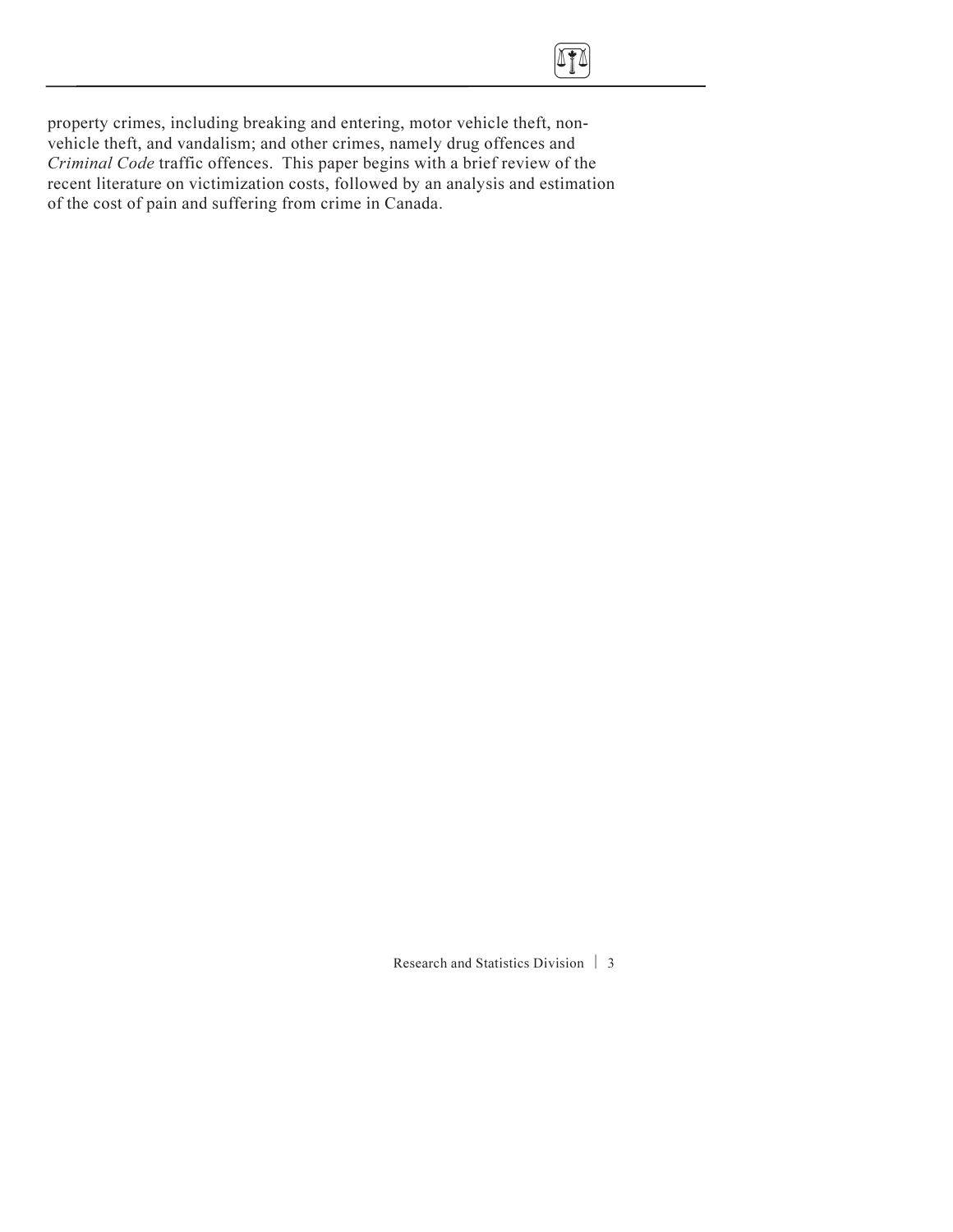

## 2.0 Literature Review

In the current literature, victim<br>sources: (1) contingent valuati<br>amount of jury awards to crim-<br>productivity resulting from crime. n the current literature, victim costs are typically estimated from two data sources: (1) contingent valuation placed on safety by the public and (2) the amount of jury awards to crime victims for the suffering and loss of

In his comprehensive study, Anderson (1999) estimated the value of risks to life and health in the case of violent crime in the United States. Anderson used labour market estimates as a proxy for the value of life and injury based on individuals' contingent valuation on work that might affect their health and cause pain and suffering. He estimated that the total cost of the risk to life and health violent crime presents amounted to US\$574,395 million. Although such a proxy of values does capture the perceived risks of pain, suffering, and mental distress, the level of distress may be considerably higher in the case of violent crime than the level of distress expected from a risky work environment. Furthermore, the individuals who choose to do risky jobs may place a lower value on their health. Therefore, Anderson concluded that the calculation of the value of risks to life and health based on labour market estimates possibly represents the lower bound of estimates for the risks to life and health that violent crime presents.

An example of using jury awards to evaluate the cost of the pain and suffering of crime victims was provided by Cohen (1988). Cohen's most significant contribution to the literature is his methodology for estimating the pain, suffering, and reduced quality of life endured by crime victims. Cohen and his colleagues have conducted numerous studies to estimate the cost of crime that included the cost of pain and suffering.

Cohen (1988) combined actual victim injury rates and jury awards in personal injury accident cases to obtain monetary values for pain, suffering, and fear. To obtain a measure of pain and suffering, Cohen used information from compensation awarded by courts to victims, also known as "jury awards." Jury awards are divided into two categories: "special" damages intended to compensate for medical expenses and lost wages and "general" damages intended to compensate for the pain and suffering of the victims. Cohen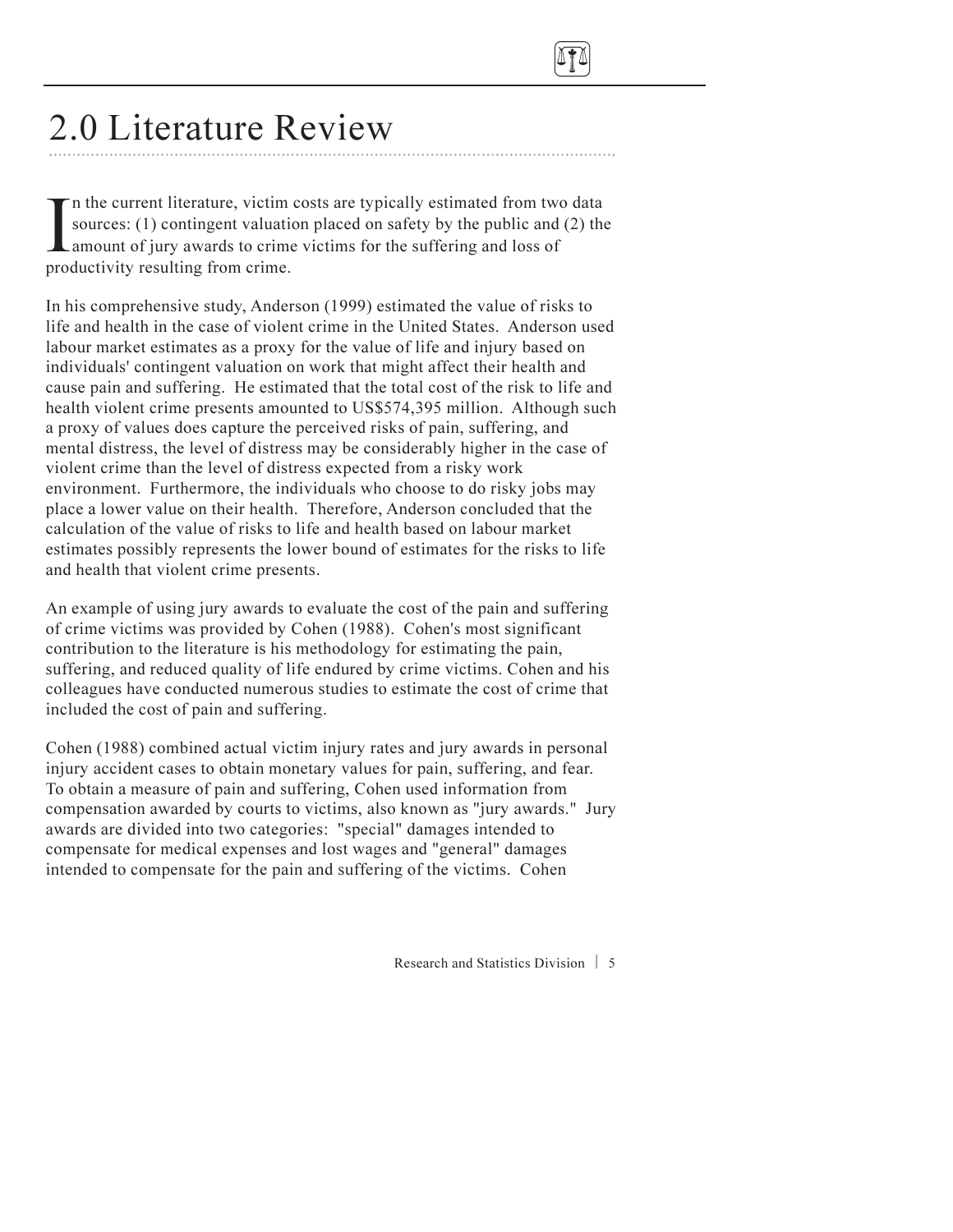obtained data on the two estimates for different kinds of crimes and provided estimates for pain and suffering using the following regression:

$$
gd = c + a * sd
$$

In this regression,  $gd$  = general damages,  $sd$  = special damages, c is a constant and a is the estimated coefficient of sd. For example, Cohen estimated the following regression equation for gunshot victims:

$$
gd = US$17,957 + US$5.20 * sd
$$

This means that for every US\$1,000 of special damages (medical costs + lost wages) awarded by the court, the estimated award for general damages that covers pain and suffering is US\$17,957 + US\$5.20  $*$  1,000 = US\$23,157.

Cohen also combined estimates of the value of life with crime-related death rates to obtain the risk of death from crime. The probability of death is calculated by dividing the number of murders associated with each type of crime by the number of those crimes committed. The probability of death is then multiplied by the estimated value of a statistical life, that is, US\$2,000,000 (this value is based on estimates from previous studies [see Viscusi, 1993]), to obtain the risk of death for different types of crime.

Cohen then combined the values for risk of death, pain, and suffering with direct losses to obtain a total cost to victims for ten different types of crime. The average cost of crime to victims was found to be the highest in the case of kidnapping (US\$110,469), followed by bombing (US\$77,123). For each of the cost categories, bombing was found to contribute the largest loss of value in terms of direct loss (US\$24,737); the highest cost for pain and suffering was found in rape (US\$43,561); and kidnapping was most costly in terms of risk of death. Bank robbery, for example, was found to have a total cost of US\$18,810 (US\$4,422 for direct losses, US\$10,688 for pain and suffering, and US\$3,700 for risk of death).

Cohen (1990) estimated the costs to victims of rape, robbery, assault, car theft, burglary, and larceny. His estimates included the cost of pain, suffering, and risk of death, and he reported that the total cost per year in the United States was US\$113 billion. In another study, Miller, Cohen, and Wiersema (1995) estimated that the cost of violent crimes and property crimes to victims was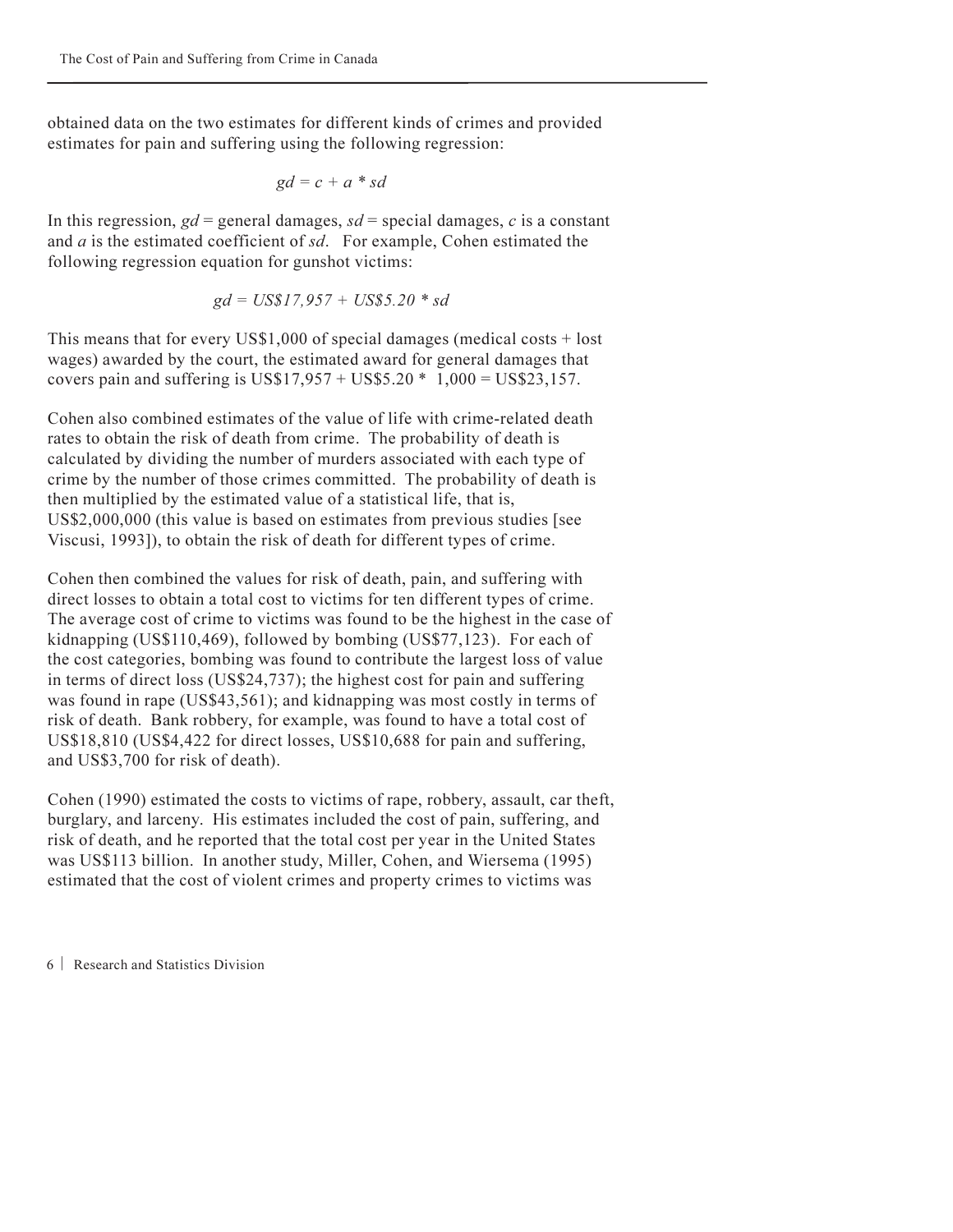<span id="page-13-0"></span>

US\$472 billion per year, including the cost of pain, suffering, and reduced quality of life.

In 1994, Cohen, Miller and Rossman estimated the total cost of violent crimes, including rape, robbery, assault, and murder, in the United States to be \$183 billion per year. For each type of violent crime identified in the study, three types of cost are measured to contribute to the total cost: (1) direct costs such as medical and insurance costs; (2) lost productivity measured by forgone market wages and fringe benefits and housework; and (3) the cost of pain and suffering. The costs of non-fatal injuries were estimated by multiplying estimates of the loss in quality-adjusted life years  $(OALYs)^3$  by the value of a life lost per year. Quality of life losses were rated on a scale that included different kinds of actual and psychological pain and suffering. In short, Cohen made a significant contribution to the development of important guidelines for estimating the cost of the pain and suffering experienced by crime victims.

An alternative method for estimating the value of reduced quality of life as a result of crime is to compare the housing prices in high and low crime areas, sometimes referred to as the "revealed preference" approach. In a study using this approach, Rizzo (1979) suggested a possible relationship between the amount of crime and reduced housing prices. Rizzo began his analysis by stating that the social cost of crime should include the "estimated market value of goods and property stolen or destroyed, loss of earnings due to personal injury or death, a rough estimate of expenditures to avoid crime by individuals and public agencies, and so forth [such as reduced value of housing]." Rizzo proposed a theoretical framework by assuming a closed system comprised of  $n$ communities or blocks that is characterized by a competitive housing market. Housing services produced in a community are affected by the level of crime in the community, the amount of land, and the amount of capital. Furthermore, the level of crime is affected by the amount of self-protection taken by the community. A representative consumer weighs the cost of selfprotection against the benefit of crime reduction.

Based on this theoretical framework, Rizzo first examined the cost of crime in terms of reduced housing prices. He used data from Chicago to examine the relationship between crime rate and rental price per unit, holding constant the

<sup>3</sup> Quality-adjusted life years refers to the number of years of life weighted by a utility value of the relative quality of life experienced. QALYs are estimated by multiplying each life year by a quality-weighting factor that reflects the individual's quality of life.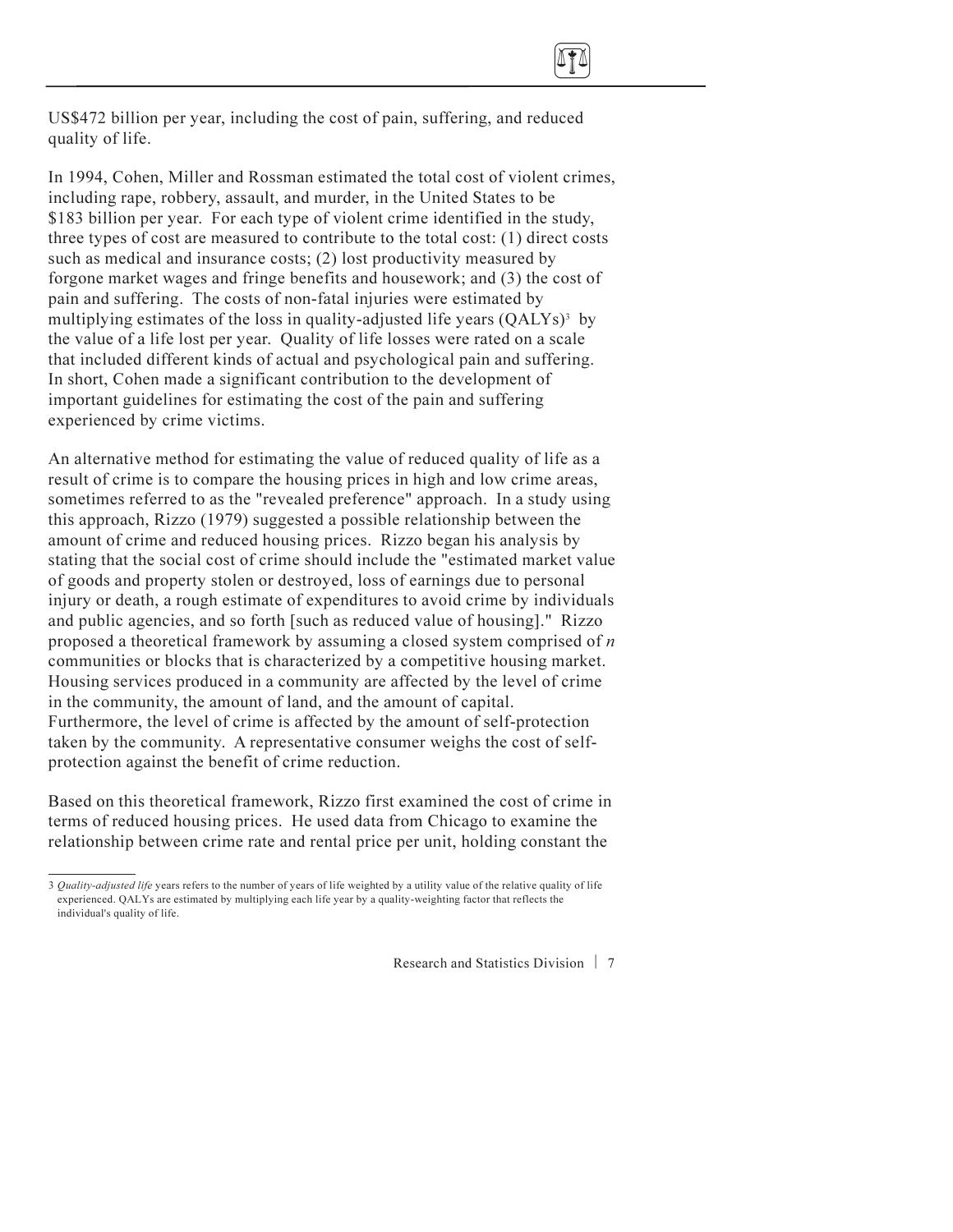size and other characteristics of apartments. Variables used to explain rent differences included the average number of rental rooms on a block, the proportion of relatively new housing built after 1960, the family income average, the distance from the University of Chicago campus, the proportion of white population on the block, and various regional dummy variables.4 Variables used in the empirical analysis were mostly entered in logarithmic form to give percentages instead of absolute differences. Hence, according to Rizzo, "the sum of the coefficients should be interpreted as the effect of a one per cent increase in crime as we move from one sub-area to another in this community."

From the regression estimates, Rizzo attempted to derive the cost of crime for victims and potential victims. The author concluded that, on average, the cost of crime was found to be higher in the Hyde Park-Kenwood area than the entire city of Chicago. Rizzo's study has provided the methodology to estimate partial crime costs based on the estimated value of housing.

These different methods for calculating victimization costs are being criticized, however. Jury awards are being criticized for inflating the value of pain and suffering (Zimring and Hawkins, 1995) and, therefore, overestimating victimization costs. The willingness-to-pay approach requires information from the public that has to be obtained through either labour market estimates or victimization surveys. Critics pointed out that the study of victimization has received limited attention until recently (Winterdyk, 2000) and that information from victimization surveys is limited. Furthermore, the results and recommendations provided by various studies depend heavily on the sample used in a particular survey and can, therefore, be biased. There are currently no agreed upon methods among researchers for estimating the intangible costs of victimization, such as the cost of pain and suffering or the value of a shattered life. This is perhaps one of the main reasons why cost-benefit analyses have not been widely applied to evaluate different kinds of crime prevention programs and policies. The present study attempts to provide some preliminary estimates for the cost of the pain and suffering endured by crime victims in Canada by using information from a victimization survey.

<sup>4</sup> A *dummy variable* is a variable that appears in a calculation only as a placeholder. It disappears completely in the final result.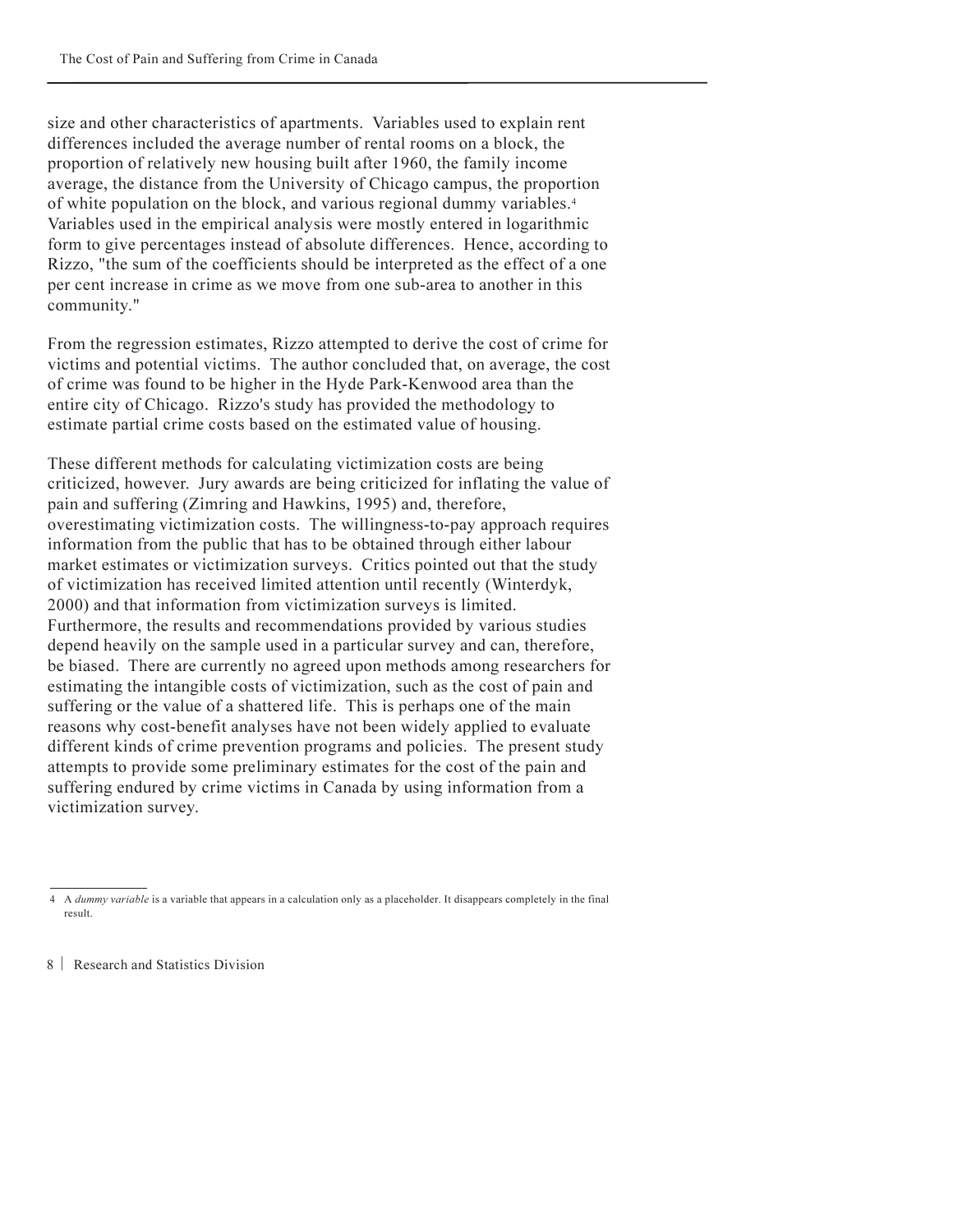

## 3.0 Data Sources

To estimate the cost of pain and suffering from crime in Canada, three<br>kinds of information are deemed necessary: the number of incidents<br>crime, the proportion of crime victims expressing fear about safety, a<br>the willingne kinds of information are deemed necessary: the number of incidents of crime, the proportion of crime victims expressing fear about safety, and the willingness of crime victims to pay for safety.

#### 3.1 Number of Crimes

An important component of the present study was obtaining an estimation of the number of incidents of different types of crime that occurred in Canada in a given period of time. In Canada, crimes known to the police are recorded in the Uniform Crime Report (UCR) which has been compiled by the Canadian Centre for Justice Statistics (CCJS) since 1962. The UCR is an aggregate census based on almost 100 percent compliance by about 1,800 different police services across Canada who report the number of crimes known to them to CCJS each month. A count of crimes known to police includes records of all complaints of crime made to police agencies by victims, infractions discovered by police officers, and other possible sources (Siegel and McCormick, 1999). Despite the importance and common use of such police statistics by researchers, crimes that occurred but were not reported to police by victims remain an important omission in the UCR. One way to estimate the extent of unreported crime is through victimization surveys. For example, by comparing victimization data from the General Social Survey (GSS) conducted in 1999 to police statistics, Mihorean (2001) noted that almost 60% of victimization incidents were not reported to police; only about 1/3 of household thefts and less than 1/4 of sexual assaults were reported to the police. Using the GSS data from 1993, Gartner and Doob (1994) reported that only 2/3 of the breaking and entering offences, half of the vehicle thefts, 1/3 of the assaults, and 1/10 of the sexual assaults discovered in the GSS were reported to the police. Not surprisingly, victimization surveys consistently report higher rates of victimization than statistics reported by the police. Similar observations can also be found in international evidence. For example, Brand and Price (2000) used the British Crime Survey to estimate the cost of crime in England and Wales and found that the number of crimes reported by the survey was about as much as four times higher than that recorded by the police. It is apparent that in calculating the cost of pain and suffering from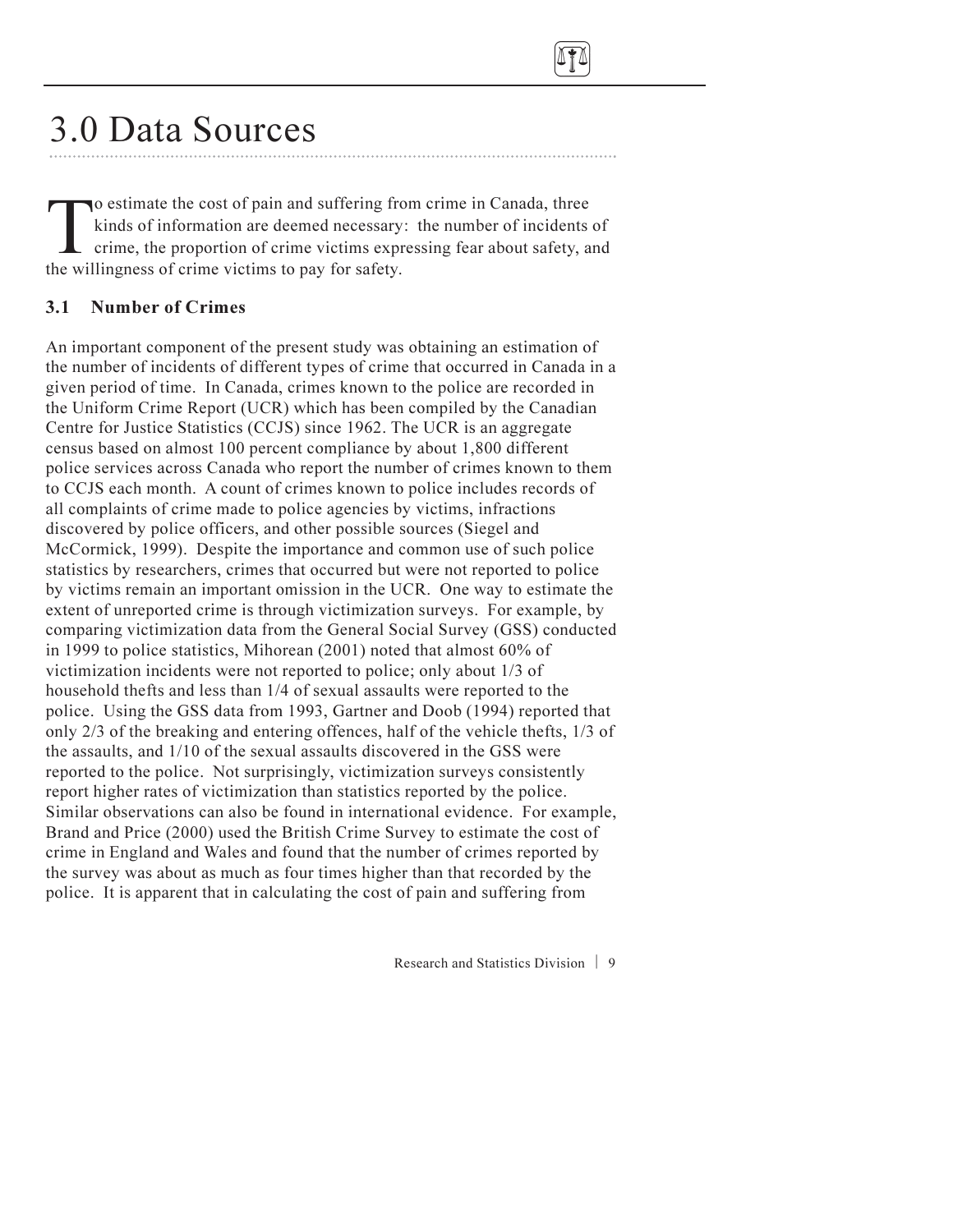crime, information from victimization surveys can help to provide more realistic estimates on the number of incidents that occurred. The present study attempts to provide estimates of this cost in Canada by using victimization data from the GSS whenever possible. For crimes that are not contained in the 1999 GSS on victimization, police statistics from *Canadian Crime Statistics*, a publication based on the UCR, is used as the basis for projecting estimates.

The analysis in this study uses, wherever appropriate, data from the 1999 GSS on victimization. Estimates based on police statistics are provided for comparison purposes. According to the information collected, the risk of violent victimization in Canada remains low-only 5% of the population reported being victims of violent crime in 1999-and the type of violent crime with the highest rating was assault. The risk of being a victim of property crime, on the other hand, is much higher, at almost 20% (Mihorean et al., 2001).

For the 1999 GSS, interviews were conducted by telephone with 25,876 Canadians aged 15 and above. One of the main objectives of the survey was to measure, as in previous years, the occurrence of violent crimes, including assault, sexual offences, and robbery, and property crimes, including breaking and entering, motor vehicle theft, theft of household property, and vandalism. Victims were asked when and where the crimes occurred and how they were affected by the experience. For incidents that involved more than one type of offence, the most serious offence was used for classification purposes. Offences were ranked from most to least serious as follows: sexual assault, robbery, assault, breaking and entering, motor vehicle theft, theft of personal and household property, and vandalism (Mihorean, 2001).

In addition, the survey asked victims whether the incidents were reported to the police. This piece of information can be useful in comparing victimization survey results with police statistics. For the remaining three types of crimes, namely homicide, drug offences, and *Criminal Code* traffic offences, for which the GSS provides no information, the analysis was based on police records from *Canadian Crime Statistics* extracted from the UCR. This analysis compares, wherever possible, police data and information from the GSS on victimization and provides an estimation of the cost of the pain and suffering experienced by crime victims. Table 1 provides a summary of the statistics on the number of incidents for different categories of crime reported by the GSS on victimization and the Canadian Crime Statistics.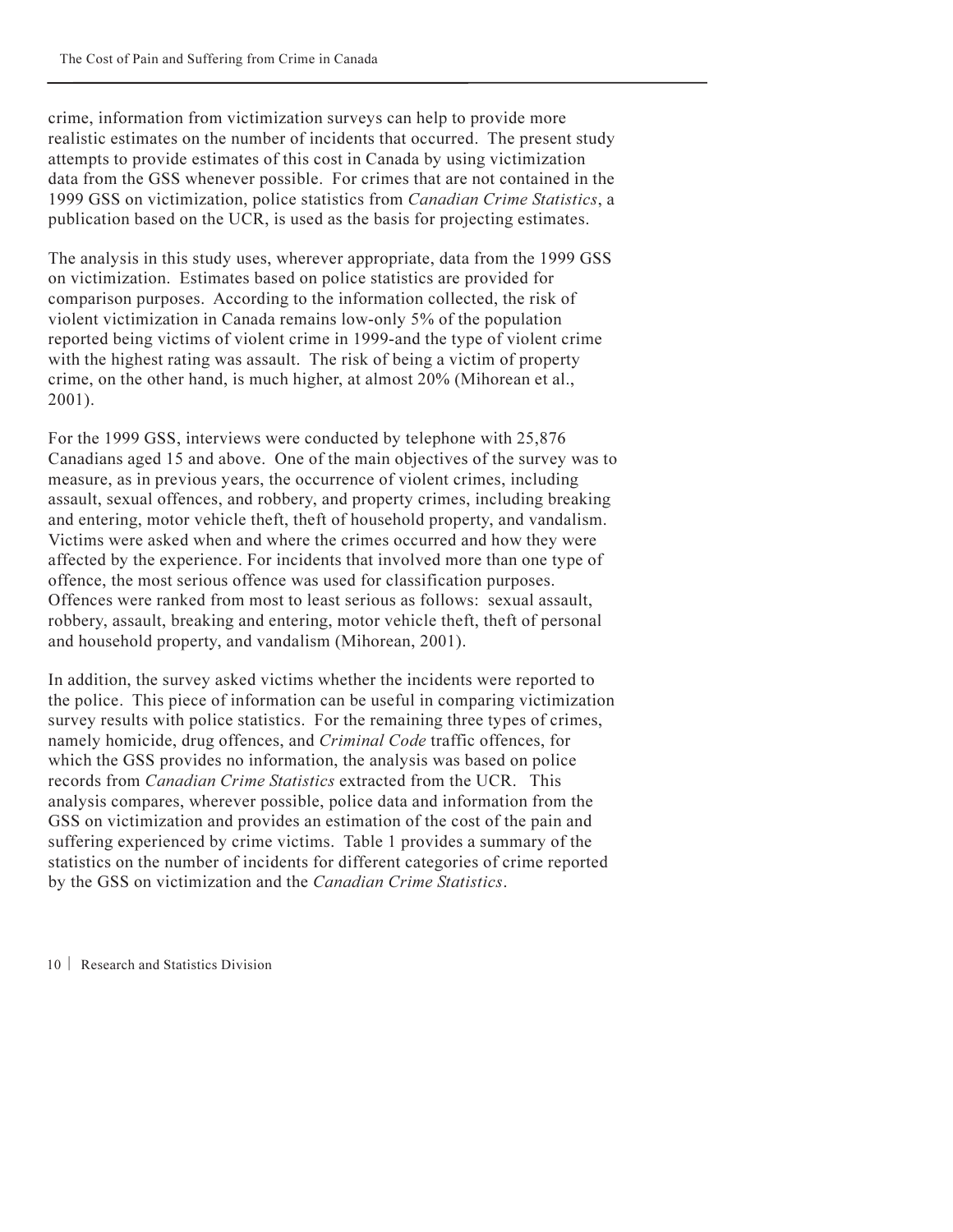|                                   | <b>GSS</b> on Victimization<br>(sample population $= 25,876$ ) |                                                                   | <b>Canadian Crime Statistics</b><br>$(population = 30,491,294)$ |                                                                   |  |
|-----------------------------------|----------------------------------------------------------------|-------------------------------------------------------------------|-----------------------------------------------------------------|-------------------------------------------------------------------|--|
|                                   | <b>Total</b><br>Number of<br><b>Incidents</b>                  | Rate of<br><b>Victimization</b><br>(per $1,000$ in<br>population) | <b>Total</b><br>Number of<br><b>Incidents</b>                   | Rate of<br><b>Victimization</b><br>(per $1,000$ in<br>population) |  |
| Violent Crimes                    | N/A                                                            | N/A                                                               | 291,330                                                         | 10                                                                |  |
| Homicide                          | N/A                                                            | N/A                                                               | 536                                                             | 0.02                                                              |  |
| Assault                           | 549                                                            | 21                                                                | 233,465                                                         | 8                                                                 |  |
| Sexual Assault                    | 300                                                            | 12                                                                | 23,872                                                          | 0.8                                                               |  |
| Robbery                           | 245                                                            | 10                                                                | 28,745                                                          | 1                                                                 |  |
| <b>Property Crimes</b>            | N/A                                                            | N/A                                                               | 1,300,650                                                       | 43                                                                |  |
| Breaking and Entering             | 906                                                            | 35                                                                | 318,448                                                         | 10                                                                |  |
| Motor Vehicle Theft               | 1,252                                                          | 48                                                                | 161,405                                                         | 5                                                                 |  |
| Theft (Not Vehicle)               | 2,194                                                          | 85                                                                | 701,573                                                         | 23                                                                |  |
| Mischief/Vandalism                | 947                                                            | 37                                                                | 312,563                                                         | 10                                                                |  |
| Drug Offences                     | N/A                                                            | N/A                                                               | 79,871                                                          | 3                                                                 |  |
| Criminal Code Traffic<br>Offences | N/A                                                            | N/A                                                               | 137,138                                                         | 5                                                                 |  |
| All Crimes                        | N/A                                                            | N/A                                                               | 2,613,348                                                       | 86                                                                |  |

#### <span id="page-17-0"></span>Table 1: Total Number of Incidents of Crime in 1999

#### 3.2 Pain and Suffering of Crime Victims

Research shows that victimization can affect a victim's perceptual world and cause pain and suffering as a result. Furthermore, the psychological effects of trauma caused by crimes can be long-lasting (Hill, 2003). Greenberg and Ruback (1992) found that anger and fear were among the most common emotional responses to victimization. Moreover, while anger was more likely to be evident with victims of property crime, fear was found to be more prominent with victims of sexual assault and other types of violent crime.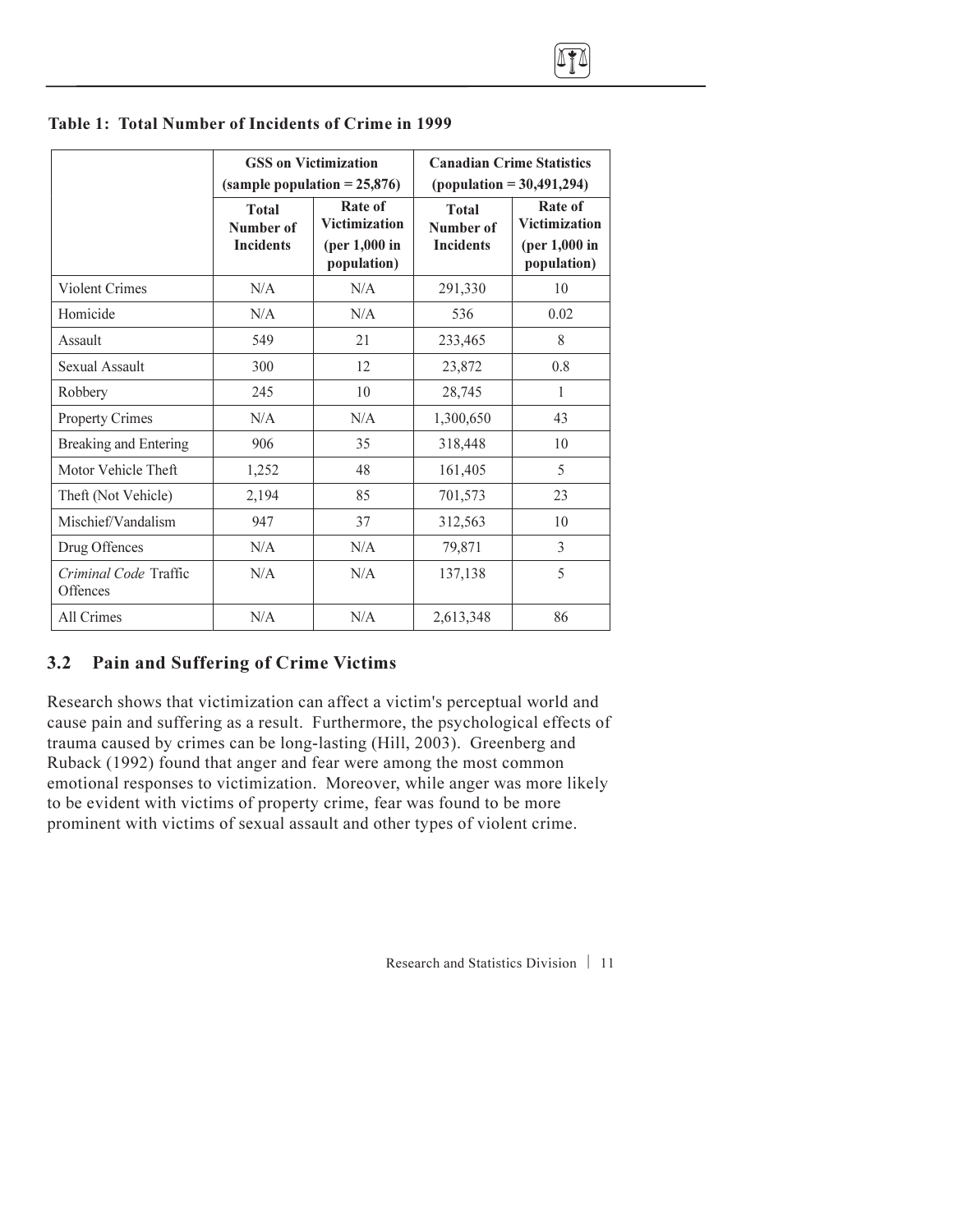The 1999 GSS on victimization asked all respondents about their fear of crime. The survey results showed that Canadians generally feel safe. It indicated that 91% of Canadians reported being very or somewhat satisfied with their personal safety. The survey also contains detailed information on how crimes affected the feelings and emotions of victims, which were expressed in terms of anger, depression, disappointment, and anxiety. For instance, the survey found that more than 50% of property crime victims felt angry after the crime and about 25% of crime victims had their main activity disrupted for at least one day as a result of their experience. Overall, victims of sexual assault were the most likely to experience fear, followed by victims of robbery. In general, the victims of violent crime experienced higher levels of fear and distress than the victims of property crime. Information from the GSS, therefore, provides estimates for the proportion of the population expressing emotional pain and suffering caused by different types of crime.

### 3.3 Estimation of the Cost of Pain and Suffering from Crime

Once the number of each type of crime for a given period of time is estimated, data on the cost of the pain and suffering experienced by crime victims is required to estimate the total cost of pain and suffering for different categories of crime. As previously mentioned, the analysis in this study estimates such costs by evaluating, wherever possible, the level of distress, anger, fear, and anxiety experienced by crime victims. Estimates from previous studies on the cost of pain and suffering from crime (Anderson, 1999; Brantingham and Easton, 1998; Cohen, 1988 and 1990; Miller, Cohen, and Wiersema, 1996) are also used as references for the estimation.

One way to estimate the burden of pain and suffering on crime victims is to obtain information from the amount of jury awards given to victims for the suffering and loss of productivity resulting from crime. Waller and Welsh (1995), for example, used information from jury awards in the United States as a proxy in their estimation of the cost of the pain and suffering of crime victims in Canada; the available information on jury awards in Canada was insufficient.

Another approach for estimating the cost of pain and suffering is to measure the contingent valuation people place on the avoidance of pain and suffering associated with being a victim of crime. Anderson (1999), for instance, used labour market estimates as a proxy for the value of life and injury based on the contingent valuation people place on work that might affect their health and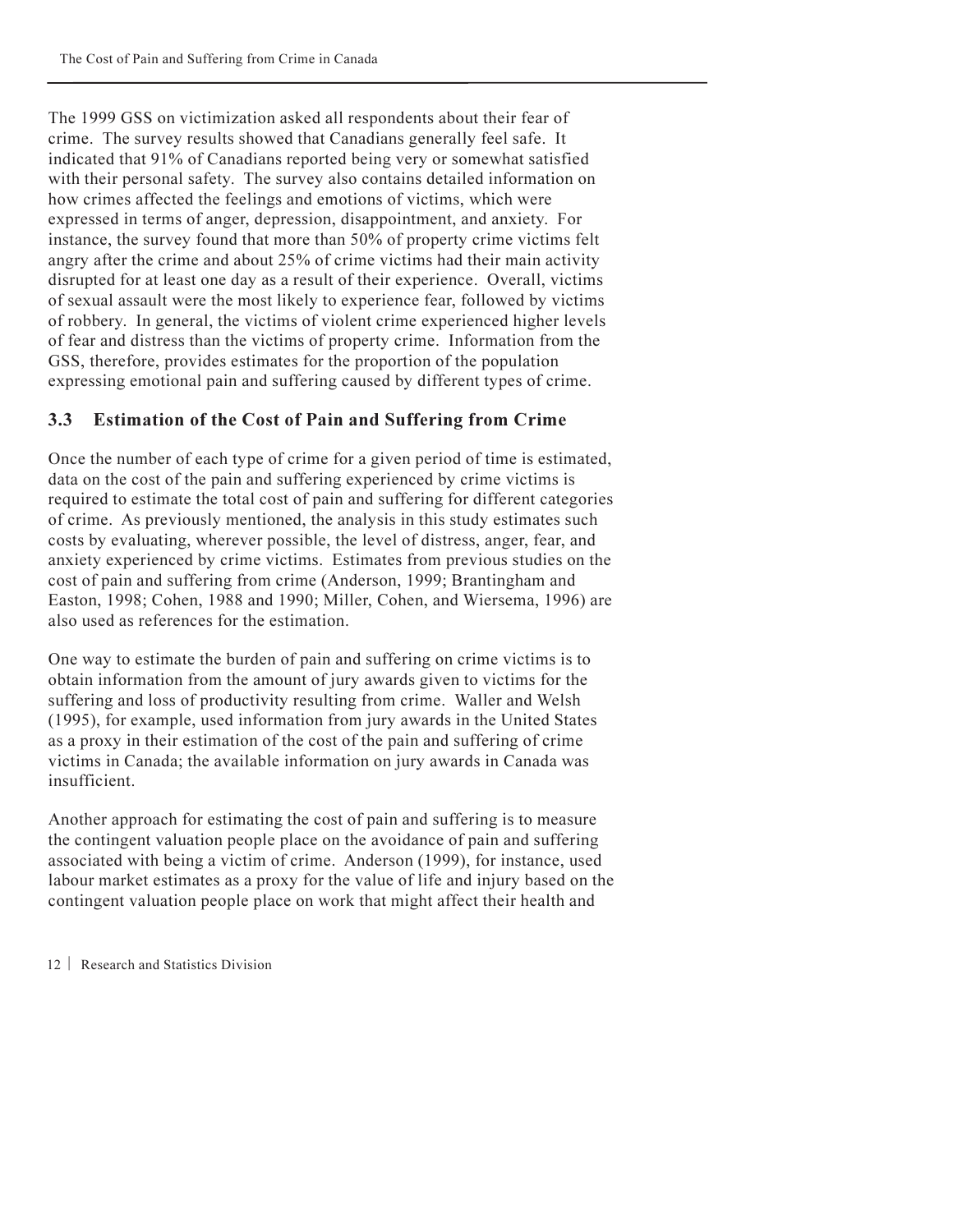<span id="page-19-0"></span>

cause pain and suffering. Although the level of distress may be considerably higher in the case of violent crime compared to the distress expected from a risky work environment, such a calculation is still useful in that it can represent the lower bound of estimates for the risks to life and health that violent crime presents. The contingent valuation approach is particularly appropriate when information on the existence of traumatic feelings among victims of different crimes is made available from the GSS on victimization.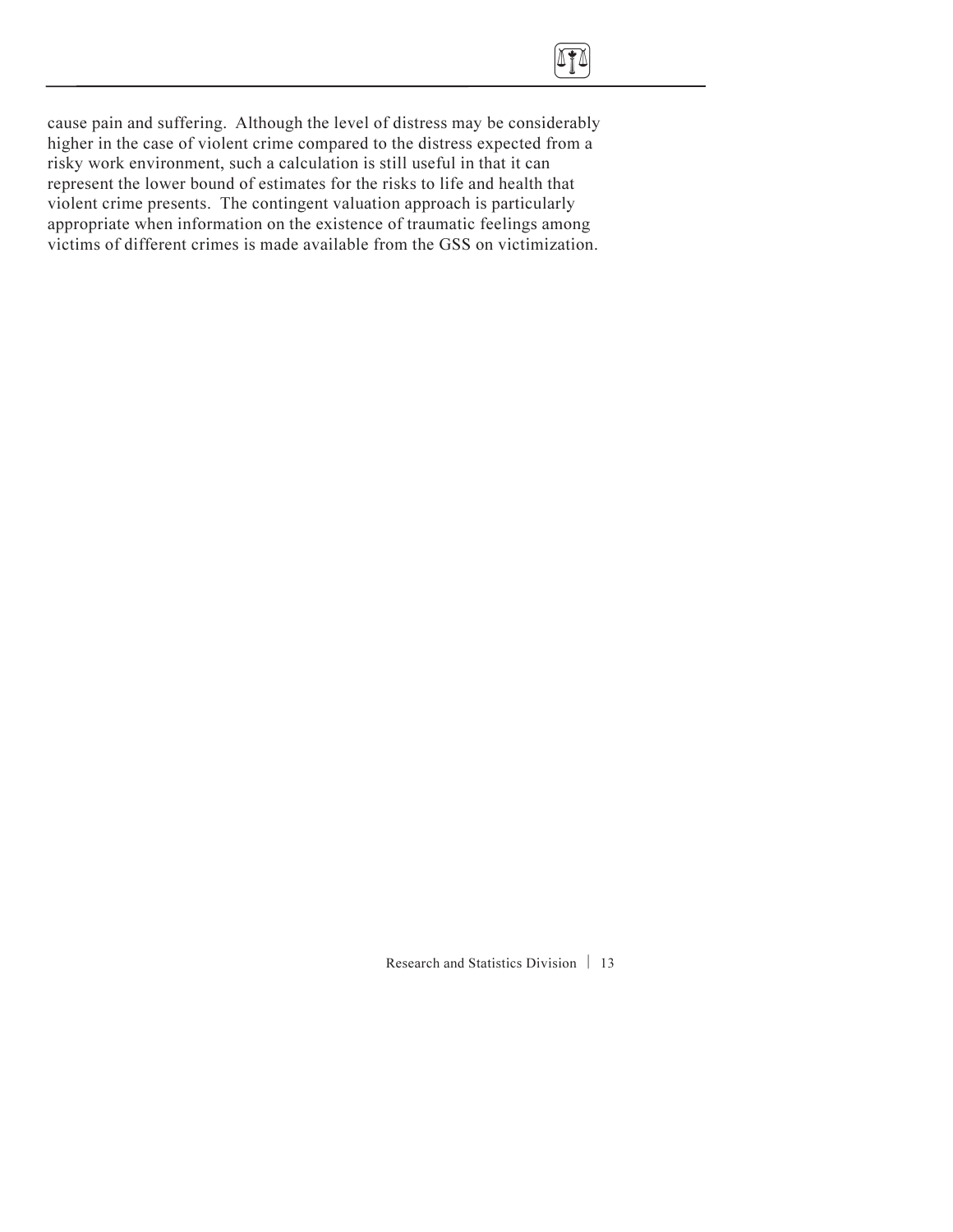<span id="page-20-0"></span>

# 4.0 Methodology

To derive the total cost of pain and suffering from crime in Canada (Cj),<br>estimates for three components are required: the number of incidents<br>for a certain type of crime (Nj), the proportion of the population feeling<br>wor estimates for three components are required: the number of incidents for a certain type of crime  $(Nj)$ , the proportion of the population feeling worried about safety  $(Pw_i)$ , and the value of perceived and actual mental distress as a result of the crime experience  $(V<sub>j</sub>)$ . Given information on these three components, the total cost of pain and suffering from crime can be calculated using the following formula:

$$
C_j = N_j * P_{wi} * V_j \qquad (1)
$$

In this formula,  $j = any$  number from 1 to n and indicates each type of crime assessed.

The purpose of this section on methodology is to explain the derivation of the three components  $N_i$ ,  $Pwi$ , and  $Vi$  and to discuss the limitations and boundaries related to the gathering and processing of the required information.

### 4.1 Number of Crime Incidents

The total number of incidents for each type of crime assessed in this study can be obtained from two sources: (1) police statistics from the UCR and (2) the 1999 GSS on victimization. As discussed in the previous section, police statistics consistently report lower rates of victimization than victimization surveys. Hence, the total cost of pain and suffering from crime will be underestimated if only police statistics are used to perform the analysis.

In the GSS on victimization conducted in 1999, survey participants were asked to indicate whether they were victims of certain crimes, including assault, sexual offences, robbery, breaking and entering, motor vehicle theft, theft of household property, and vandalism, in the 12 months prior to the survey. The present analysis uses this information to estimate the total number of incidents for each type of crime  $(N<sub>i</sub>)$  based on the total number of survey participants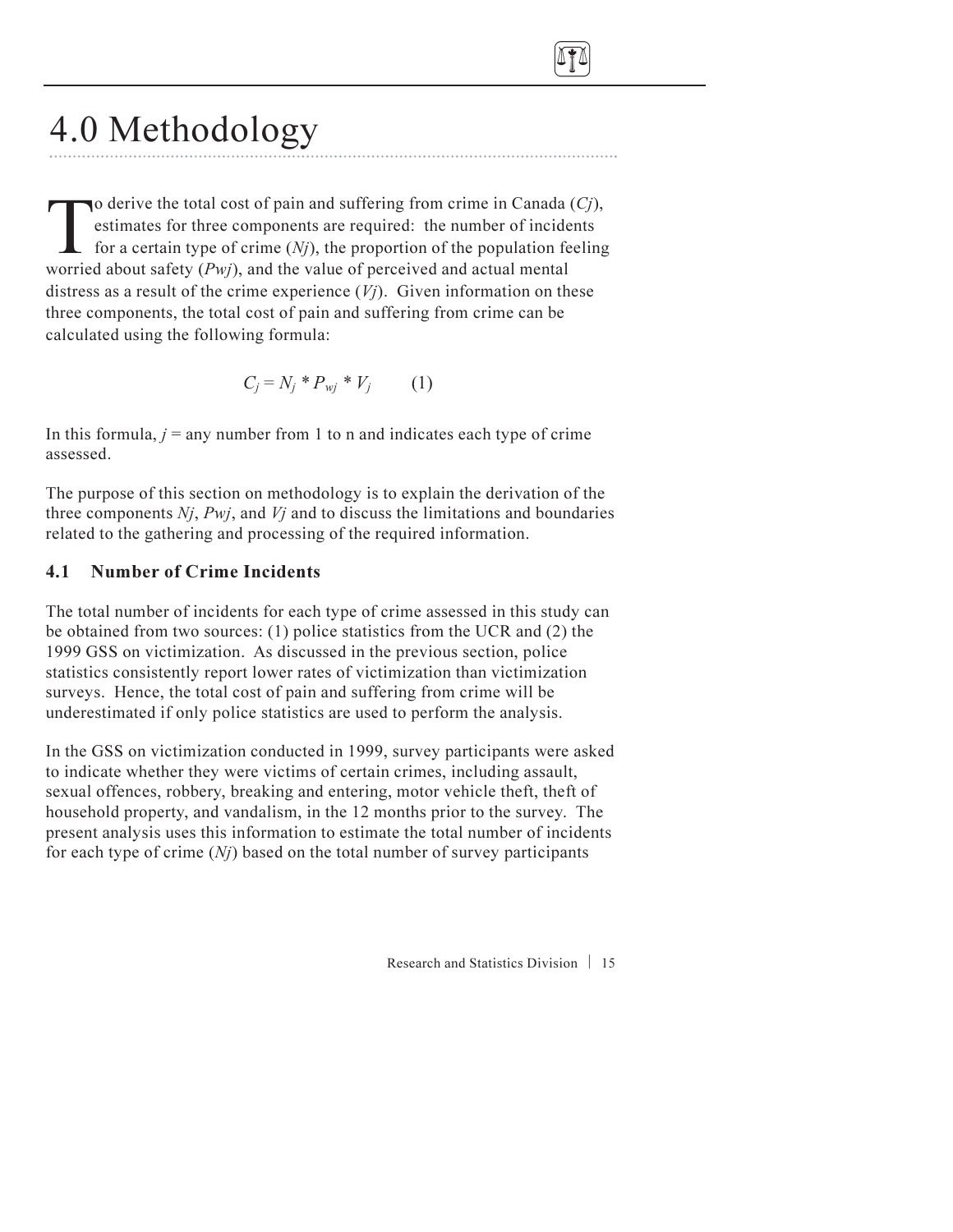$(25,876)$  and the total population of Canada in 1999 (30,491,294). Nj can then be derived as follows:

$$
Nj = \frac{Number\ of\ victimes as\ reported\ in\ GSS}{Number\ of\ survey\ participants\ in\ GSS} \quad * \quad Total\ population \tag{2}
$$

For other crimes, such as homicides, drug offences, and Criminal Code traffic offences, where the GSS provides no information, the number of incidents reported by police statistics are used. For homicides, police records are considered to provide accurate information since evidence from homicides, such as corpses, is likely to be discovered at some point after the crime has been committed. For drug offences and *Criminal Code* traffic offences, police statistics are likely to underestimate the actual number of offences due to underreporting and limitations imposed on policing efforts, such as budgetary constraints.

### 4.2 Proportion of Population Feeling Worried about Safety

The GSS on victimization contains different measures of individuals' feelings about safety. For the purpose of the present analysis, the following four questions relating to safety issues are used to construct a measure of safety perception by the public and by crime victims<sup> $5$ </sup>:

- (i) "safety when walking alone after dark";
- (ii) "safety when using public transportation after dark";
- (iii) "safety when alone at home in the evening/at night"; and
- (iv) "degree of satisfaction with safety in general."

Survey responses are summarized in Table 2. From the answers given to any or all of these four questions, the proportion of survey participants feeling very worried about safety can be derived. For example, if an individual is considered to express distress about safety when "very unsafe" or "very worried" is chosen as a response to any of the four questions, then 2,349 of the 25,876 survey participants expressed worries about their safety. If the sample of survey participants is representative of the Canadian population, then 9.1%

<sup>5</sup> The safety perception from the four questions is considered to be a direct result of the crime experience in the case of crime victims. Realistically, however, it is impossible to determine the exact portion of worries that result directly from crime experience until more specific questions are included in the survey.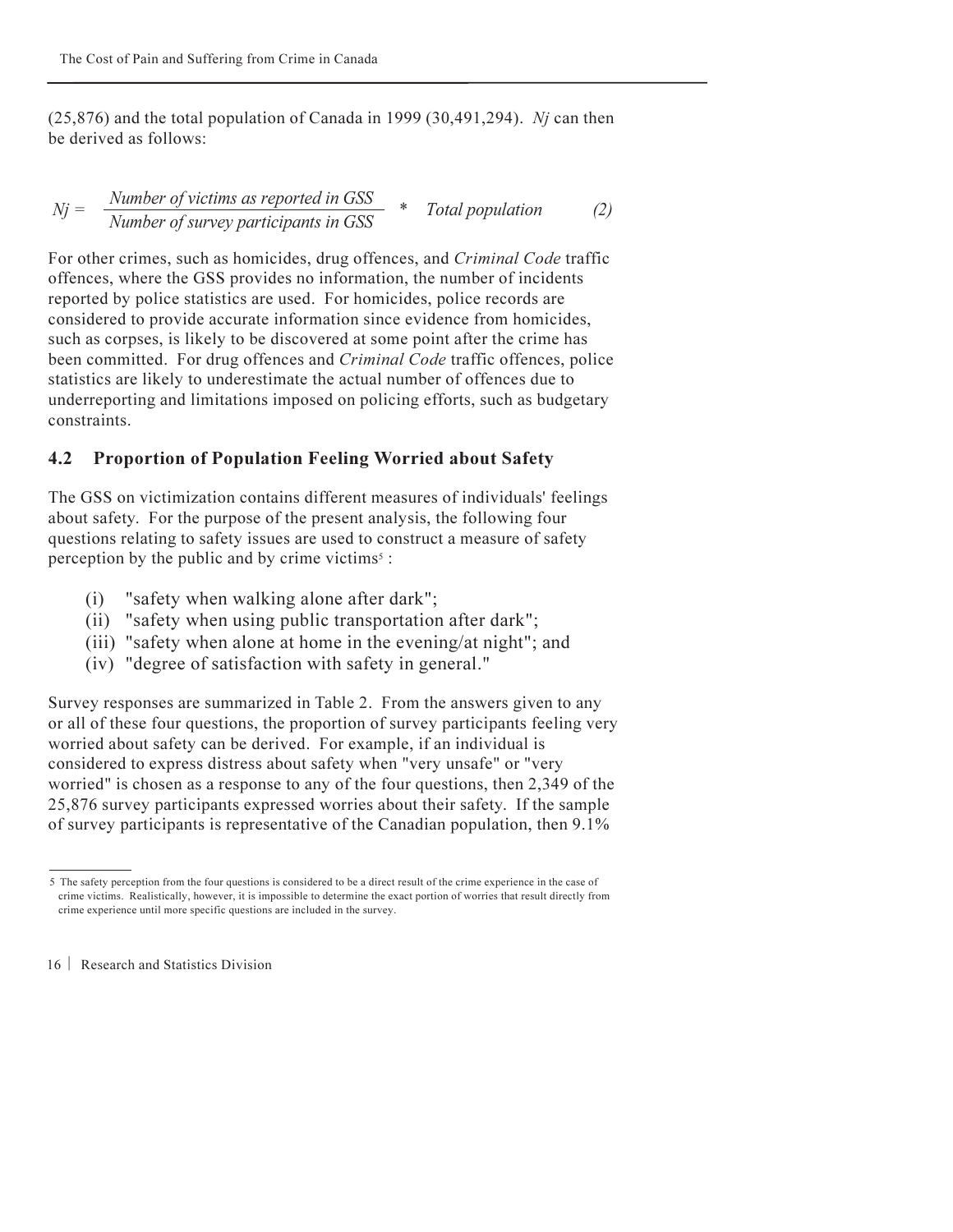

of Canadians express general concerns about safety, whether they were crime victims in the previous 12 months or not.

The GSS on victimization further implies that victims of various crimes are more likely to express worries about safety. The proportion of crime victims expressing worries for each type of crime  $(Pwj)$  can be calculated as follows:

 $P_{wi} =$  number of victims expressing worries about safety  $\frac{1}{\pi}$  total number of victims for the crime (3)

| <b>Ouestion</b>                         | <b>Response</b>             | <b>Number of Individuals</b><br>$(total = 25,876)$ |
|-----------------------------------------|-----------------------------|----------------------------------------------------|
| Safety when walking alone in own        | Very safe                   | 8919                                               |
| area after dark                         | Reasonably safe             | 9728                                               |
|                                         | Somewhat unsafe             | 2737                                               |
|                                         | Very unsafe                 | 1215                                               |
|                                         | Doesn't walk alone          | 3208                                               |
|                                         | Don't know                  | 63                                                 |
| When using public transp ortation after | Very worried                | 807                                                |
| dark, you feel                          | Somewhat worried            | 3123                                               |
|                                         | Not at all worried          | 4196                                               |
|                                         | Do not use transit at night | 11093                                              |
|                                         | No public transit available | 6610                                               |
|                                         | Don't know                  | 42                                                 |
|                                         | Not stated                  | 5                                                  |
| Feelings when alone at home in the      | Very worried                | 536                                                |
| evening/at night                        | Somewhat worried            | 4698                                               |
|                                         | Not at all worried          | 20390                                              |
|                                         | Never alone                 | 197                                                |
|                                         | Don't know                  | 48                                                 |
|                                         | Not stated                  | $\overline{7}$                                     |
| Degree of satisfaction with safety      | Very satisfied              | 11715                                              |
|                                         | Somewhat satisfied          | 101646                                             |
|                                         | Satisfied                   | 195                                                |
|                                         | Somewhat dissatisfied       | 1116                                               |
|                                         | Very dissatisfied           | 513                                                |
|                                         | Dissatisfied                | 13                                                 |
|                                         | No opinion                  | 300                                                |
|                                         | Not stated                  | 378                                                |

#### Table 2: Survey Responses to "Safety" Questions in the 1999 GSS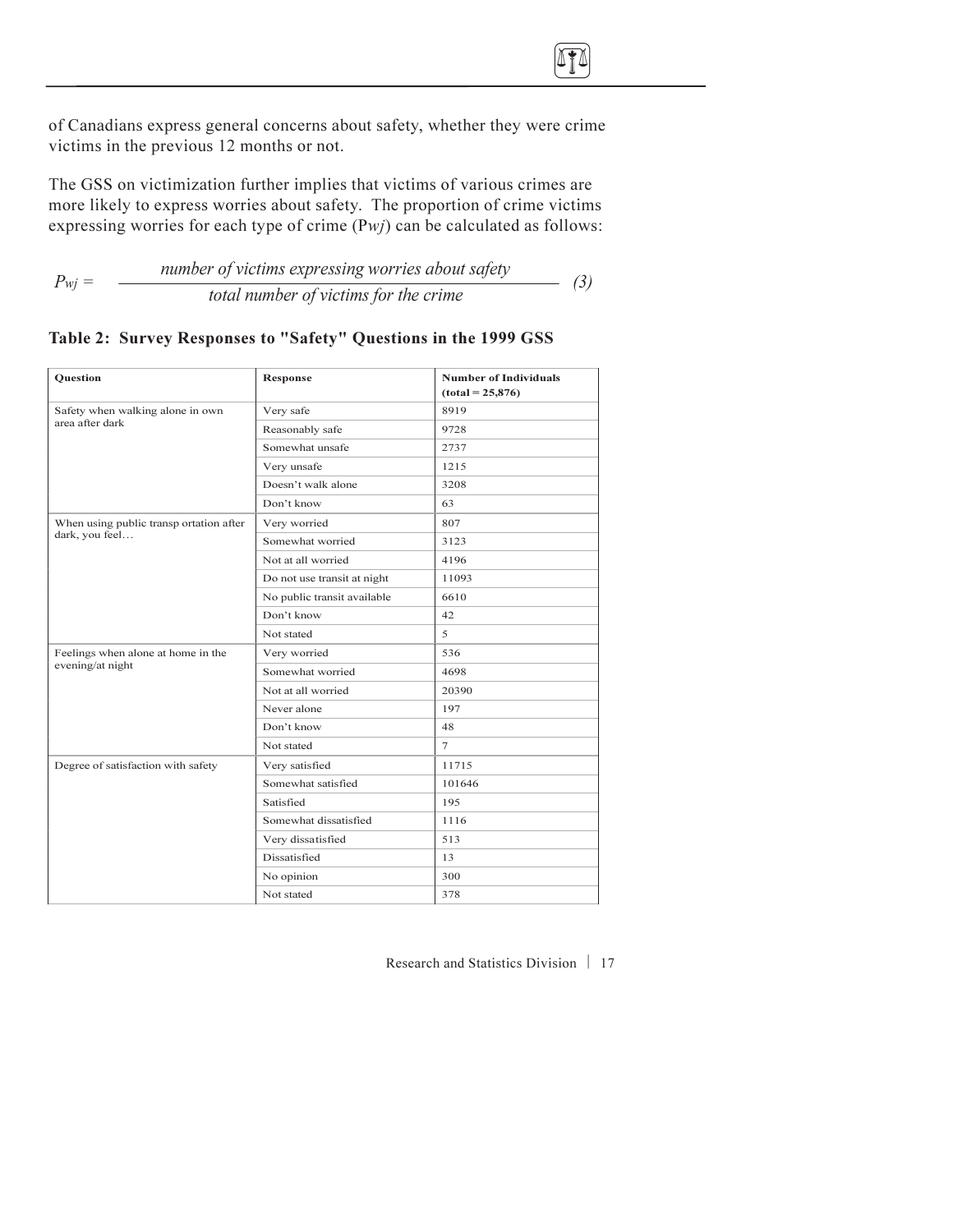<span id="page-23-0"></span>The measure *Pwj* is consistently higher for different types of crime than concerns about safety by the general public. This implies that crime victims are more likely to be concerned about their general safety than individuals who have not been crime victims. For example, 53% of individuals who were victims of assault in the 12 months prior to the survey expressed worries about safety (compared to 36% of the general population). See Table 3 for the proportion of crime victims feeling worried about safety based on information from the 1999 GSS on victimization.

| Type of crime         | <b>Number of Victims</b><br><b>Feeling Very</b><br><b>Worried about</b><br><b>Safety</b> | Number of<br><b>Incidents</b> | <b>Proportion of Victims</b><br><b>Feeling Very</b><br><b>Worried about Safety</b><br>$(P_{\text{wj}})$ |
|-----------------------|------------------------------------------------------------------------------------------|-------------------------------|---------------------------------------------------------------------------------------------------------|
| Assault               | 91                                                                                       | 549                           | $16.6\%$                                                                                                |
| Sexual Assault        | 70                                                                                       | 300                           | 23.3%                                                                                                   |
| Robbery               | 54                                                                                       | 245                           | 22.0%                                                                                                   |
| Breaking and Entering | 161                                                                                      | 906                           | 17.8%                                                                                                   |
| Motor Vehicle Theft   | 165                                                                                      | 1,252                         | $13.2\%$                                                                                                |
| Theft (Not Vehicle)   | 249                                                                                      | 2,194                         | 11.4%                                                                                                   |
| Mischief/Vandalism    | 132                                                                                      | 947                           | 14.0%                                                                                                   |

| Table 3: Proportion of Victims Feeling Very Worried about Safety |  |  |  |
|------------------------------------------------------------------|--|--|--|
|                                                                  |  |  |  |

In estimating the total cost of pain and suffering from crime, two different measures for the proportion of the population feeling worried about safety are to be considered. For every crime that occurs, there exists the (direct) cost of pain and suffering on crime victims. The existence of crime, however, can further impose stress and (indirect) cost on the general population, including on individuals who are not crime victims. For the purpose of the present analysis, the focus is on the cost of pain and suffering experienced by crime victims.

Consider the case of homicide. Although the deceased victims do not experience any pain and suffering after the crime, the expected cost of each homicide is rather high. Part of the cost consists of the cost of each human life lost. Another important component is the cost of distress and fear instilled in the general population. For drug and Criminal Code traffic offences, no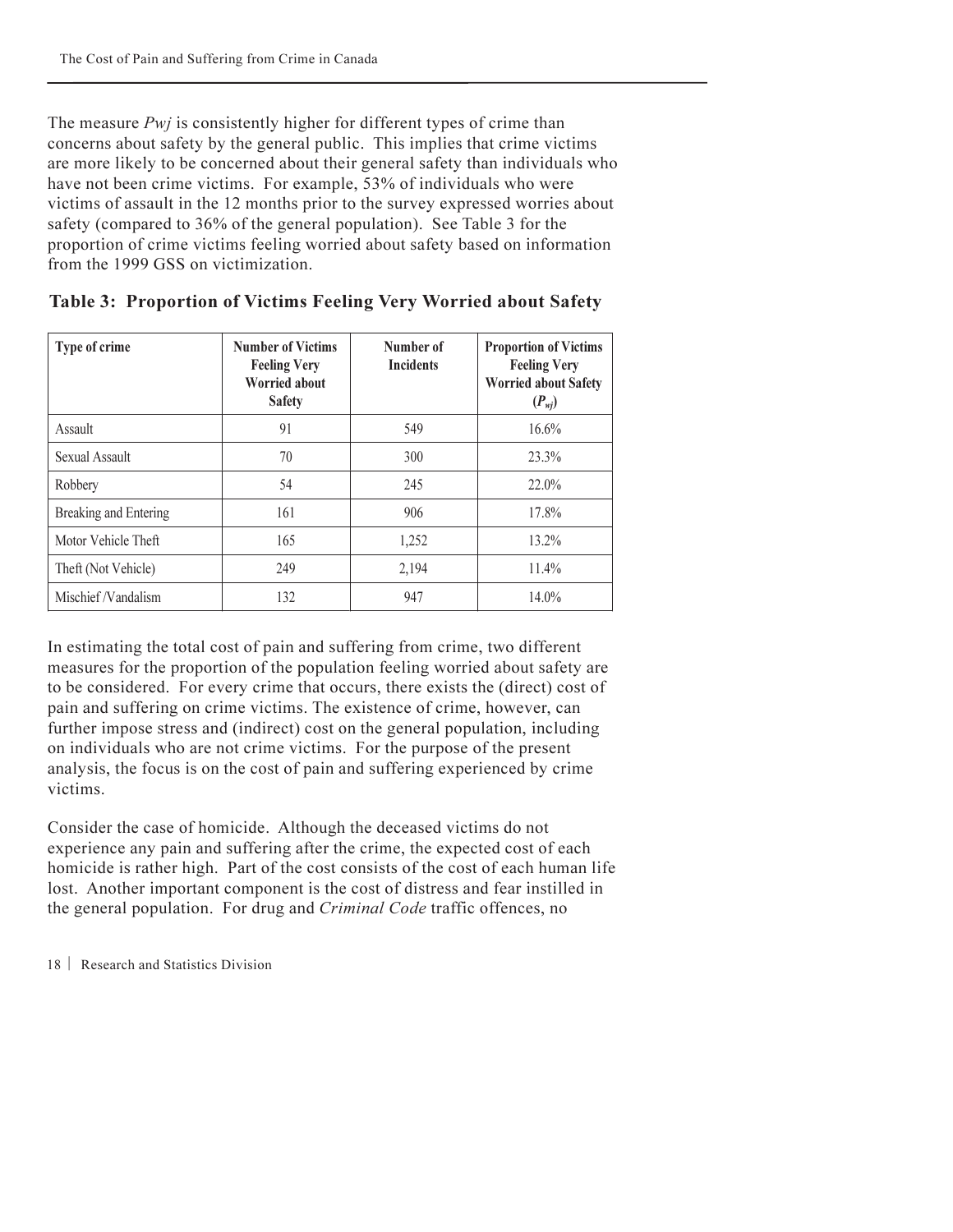<span id="page-24-0"></span>

information is made available from the GSS unfortunately. From an economic perspective, drug and Criminal Code traffic offences are sometimes considered victimless crimes as the offenders of these crimes are often their own victims. The cost of pain and suffering from these crimes is therefore mostly borne by the distress and fear imposed on the general population. Hence, the proportion of the general population feeling worried about safety will apply in these cases.

Another consideration that can affect the cost of pain and suffering is the proportion of worries that are attributed directly to the crime experience of victims. For example, an experience with violent crime (which by definition targets the person) is much more likely to have a deeper impact on the victims feeling worried than an experience with property crime (which by definition targets non-humans). Hence, it is reasonable to assume that the worries of victims of violent crime are more likely to be caused by their crime experiences than would be the case with victims of property crime. To accommodate for such differences, the estimates provided here assume that most of the worries victims of violent crime have about safety are a direct result of their violent crime experiences, while not all the worries victims of property crime have about safety stem directly from their property crime experiences. The worries about safety of property crime victims will, therefore, be discounted using a discount factor.

#### 4.3 Expected Value of Distress and Worry

Information on the expected value of distress and worry as a result of crimes is most difficult to assess. Ideally, victimization surveys can be designed to contain questions concerning individual willingness to pay for reduced fear and worry about safety such as the amount an individual is willing to pay for additional police services to lessen the risk of being a crime victim. In the existing literature, the estimates of victim costs, mostly for the United States, are dominated by two data sources: (1) contingent valuation placed on safety by the public and (2) the amounts awarded by juries to crime victims for the suffering and loss of productivity resulting from crime. Neither piece of information is readily available in Canada.

To minimize the health risks, individuals generally aim to avoid activities that present such risks. In the economic literature, the dominant approach to estimating the risk-dollar tradeoff is to use labour market data on worker wages for risky jobs (Viscusi, 1993). When a worker accepts a job with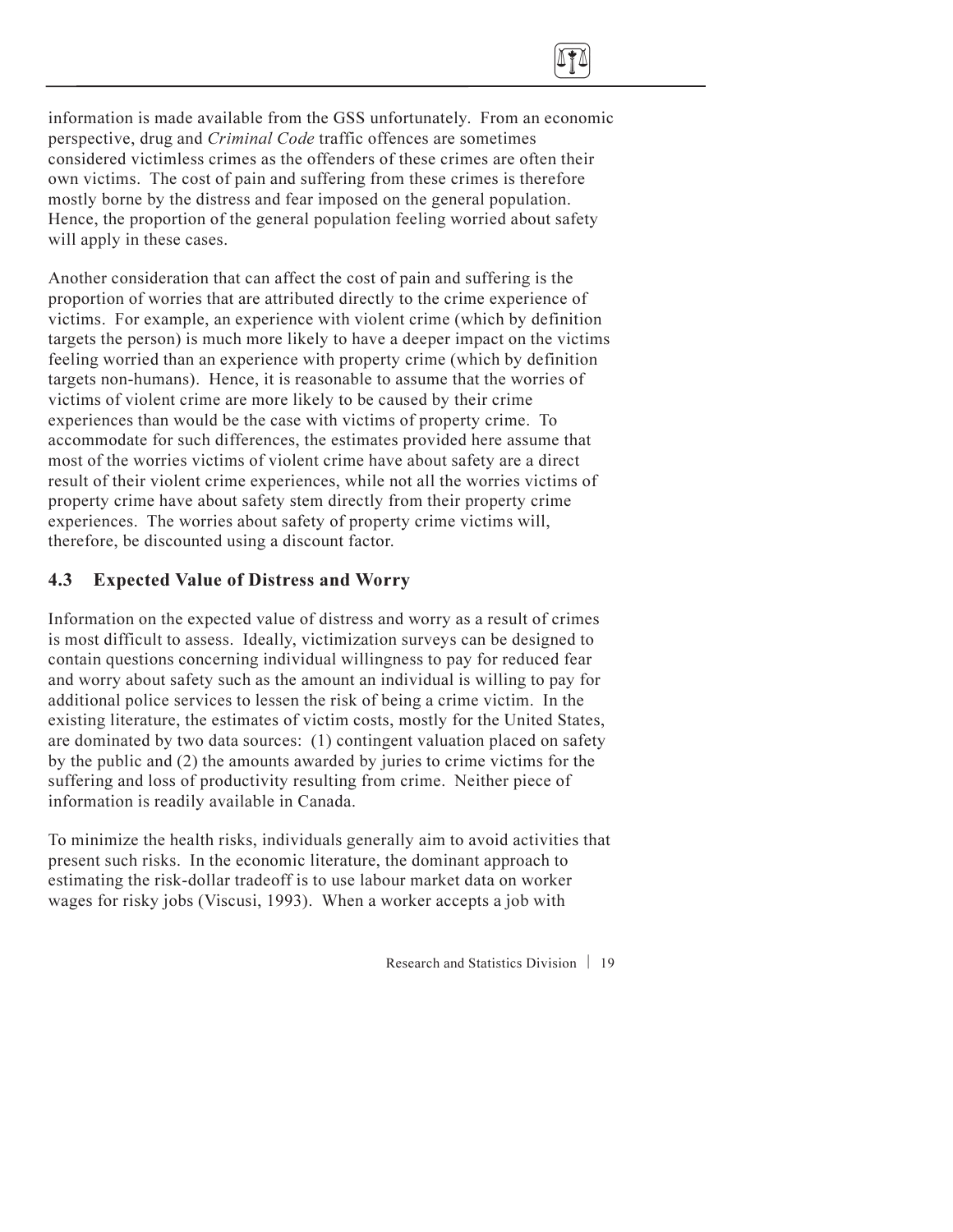potential exposure to work injuries that can cause pain and suffering and with associated health risks, it is an indication of that individual's contingent valuation on the pain and suffering which Viscusi (1993) as a proxy for the value of life and injury from crime. Anderson pointed out that such estimates reflected "the amounts individuals are willing to might result from exposure to health risks in exchange for monetary compensation.<sup>6</sup> Anderson (1999) used the average value of labour market estimates provided by accept to enter a work environment in which their health state might change" and that "(such) values do capture perceived risks of pain, suffering, and mental distress associated with the health losses."

For the purpose of the present analysis, the values reported by Viscusi are used and converted to 1999 Canadian dollar values. Viscusi provided estimates for both fatal and non-fatal risks, where the risk measures are labour market estimates as described above. Death risks associated with a certain job are referred to as fatal risks. However, jobs that are risky also tend to be unpleasant in other respects which are referred to as non-fatal risks by Viscusi. In the context of the pain and suffering experienced by crime victims, risks of fatal injuries obviously relate to worries about death; risks of non-fatal injuries can be related to worries about decline in individual well-being as a result of crime, such as emotional distress from property loss. Viscusi implied that the implicit average value of human life from non-fatal injuries was US\$52,637 in December 1990. After adjusting for inflation, that amount was equivalent to approximately CAD\$72,000 in 1999. For fatal injuries, Viscusi reported that the implicit value of human life was estimated by major studies to be mostly between US\$3 million and US\$ 7 million in 1990, which, in 1999, was equivalent to CAD\$4.1 million to CAD\$9.6 million. The estimates in this report are based on non-fatal risks.

Based on the assumption that an average individual generally values life, critics pointed out that human life is therefore priceless, and it appears to be immoral to attach a monetary value to a human life. It was not the intention of Viscusi, however, to set a price on an average human life. Furthermore, there is no assumption that any worker who accepts work with certain health risks is ready to give up his or her life. What is implied with the statistical value of a human life is the loss of value to society whenever a human life is lost. From

<sup>6</sup> As explained by Viscusi, while labour market estimates indicate the wage that workers require to accept risks, policy evaluations are based on willingness to pay for risk reduction. Evidence from experimental studies showed that for sufficiently small risk changes at the margin, the differences between willingness-to-pay and willingness-to-accept values were insignificant.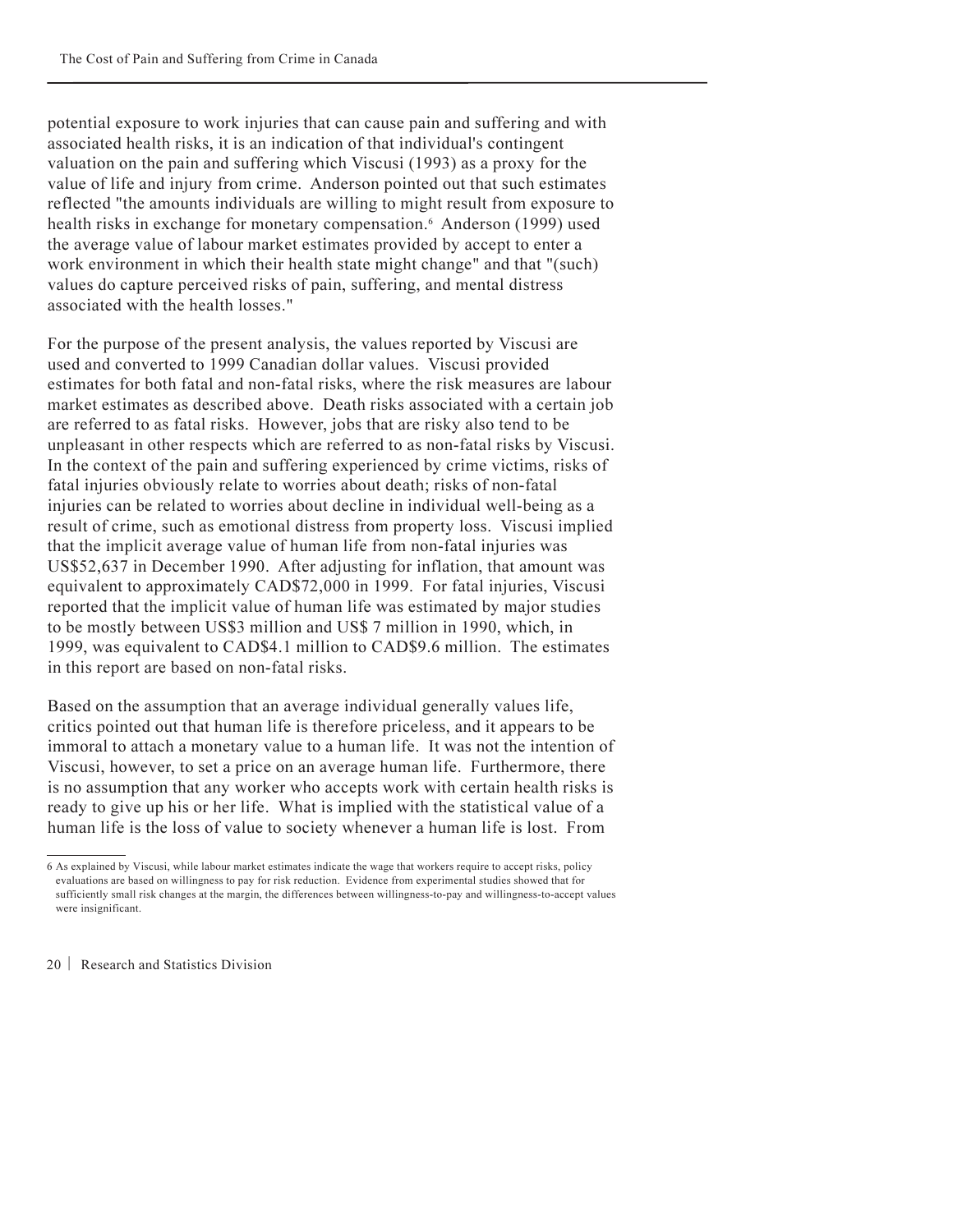

an economic perspective, there is no market for the trading of human lives, but a human life does have a value.

#### 4.4 Sensitivity Analysis

The final estimation of the cost for various types of crime will depend on the assumptions on which the analysis is based. This is referred to as "sensitivity analysis" in the literature. For example, the cost is likely to vary when different data sources are used for the estimation. The purpose of a sensitivity analysis is to take into account uncertainty and different possible circumstances. A sensitivity analysis can help, in the case of project evaluation for instance, to determine whether the implications from the outcome of a program remain the same when different assumptions are made. The results are generally considered more "robust" or stronger if the outcome of a program does not alter under different scenarios. In estimating the cost of the pain and suffering of crime victims, sensitivity analysis provides a range of estimates for comparison purposes. For example, the implicit value of a human life was estimated by major studies to fall between a relatively wide range of \$4.1 million and \$9.6 in 1999. The estimated cost of pain and suffering for the different categories of crime are thus to be quite different depending on the figure used for the value of a human life.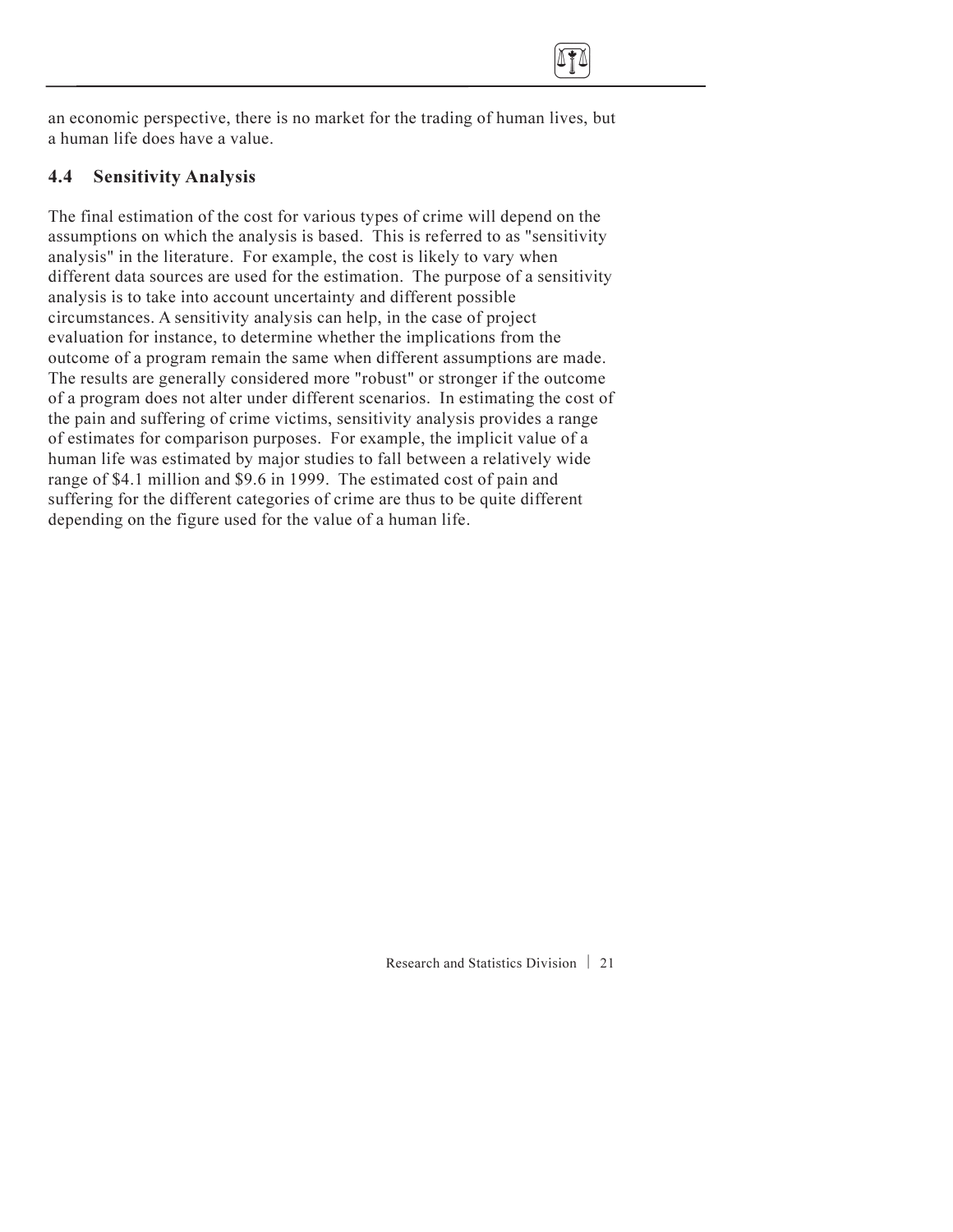<span id="page-27-0"></span>

### 5.0 Estimation of the Cost of Pain and Suffering from Crime in Canada

ased on the methodology described in section 4, the cost of the pain<br>and suffering resulting from various types of crime are derived in the<br>section. As previously mentioned, police statistics underestimate the<br>number of cr and suffering resulting from various types of crime are derived in this section. As previously mentioned, police statistics underestimate the number of crime incidents due to underreporting and various constraints faced by law enforcement officials. Victimization surveys provide better estimates of the actual number of crime incidents, but the estimates may be biased due to sample selection problems. Furthermore, victimization information from the GSS does not include all the types of crime included in the present analysis. The limitation on data, therefore, remains a serious problem in estimating the cost of the pain and suffering of crime victims in Canada. The computation of cost using both police records and information from the GSS is presented here for comparison purposes. All estimated figures hereafter are recorded in 1999 Canadian dollars since the GSS data were collected in 1999. The types of crime discussed are violent crimes, property crimes, and other types of crime, namely drug offences and Criminal Code traffic offences. The estimation results are contained in Table 4.

#### 5.1 Violent Crimes7

The GSS contains victimization information on three types of violent crime: assault, sexual offences, and robbery. It is obvious that the GSS cannot gather information from victims of homicide. The number of incidents from police records will therefore be used for homicide. As previously mentioned, the number of homicide incidents reported in police statistics is likely to provide reliable estimates due to the nature of the crime and the evidence that can be collected after such a crime.

<sup>7</sup> Readers are cautioned that the cost of violent crime in this context refers to the total cost of four major types of violent crime, namely homicide, assault, sexual assault, and robbery. The costs of other types of violent crime were not included in this particular measure of the cost of violent crime.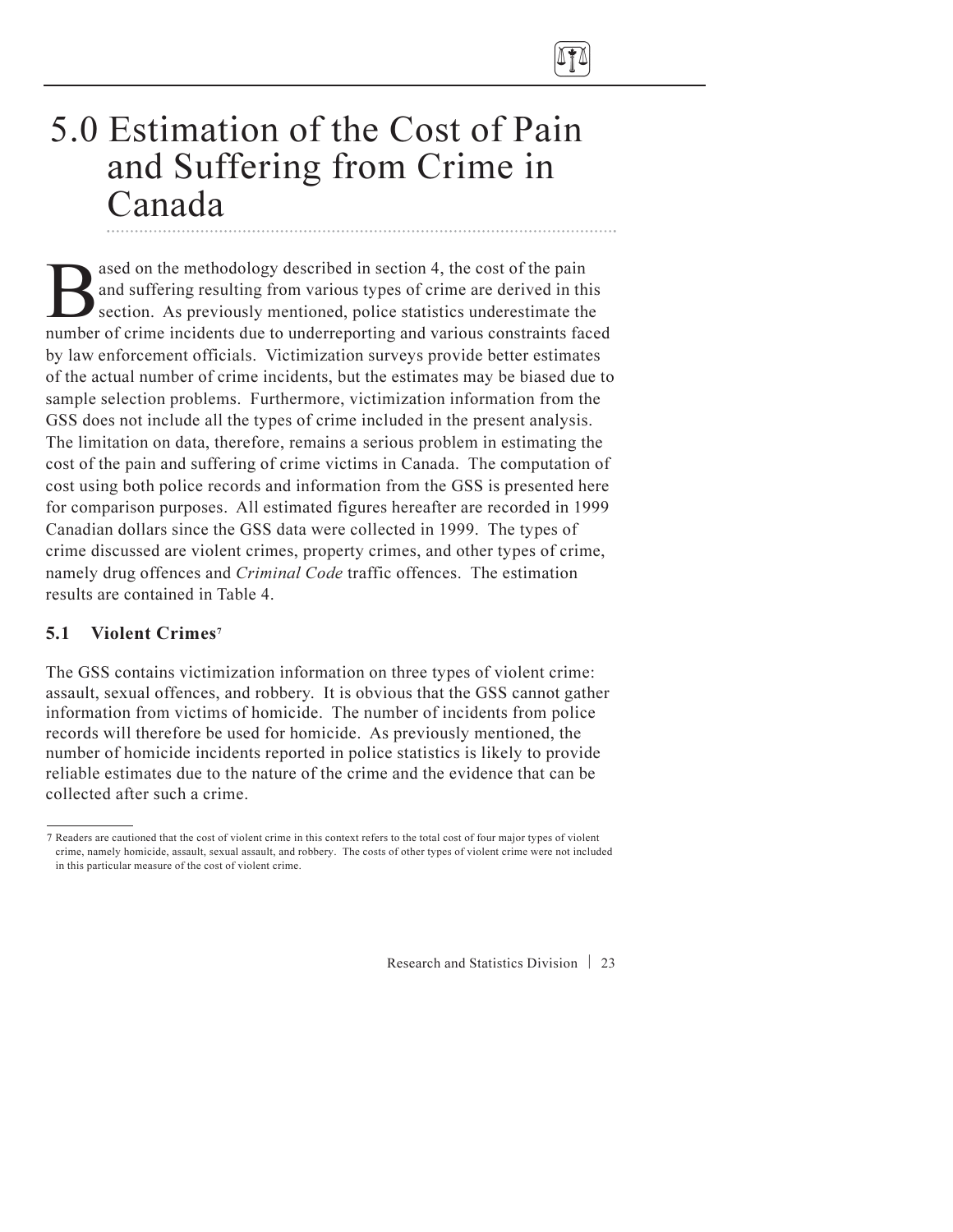| Type of crime                               | <b>Cost Based on</b><br><b>Police-Reported</b><br>Statistics*<br>(\$ million) | <b>Cost Based on GSS</b><br>Data*<br>(\$ million) |
|---------------------------------------------|-------------------------------------------------------------------------------|---------------------------------------------------|
| Homicide <sup>#†</sup>                      | 2,200                                                                         | 2,200                                             |
| Assault                                     | 2,790                                                                         | 7,730                                             |
| Sexual Assault                              | 400                                                                           | 5,930                                             |
| Robbery                                     | 455                                                                           | 4,570                                             |
| <b>Violent Crimes</b>                       | 5,840                                                                         | 20,430                                            |
| <b>Breaking and Entering</b>                | 1,020                                                                         | 3,420                                             |
| Motor Vehicle Theft                         | 383                                                                           | 3,510                                             |
| Theft (Not Vehicle)                         | 1,440                                                                         | 5,310                                             |
| Mischief/Vandalism                          | 788                                                                           | 2,810                                             |
| <b>Property Crimes</b>                      | 3,630                                                                         | 15,040                                            |
| Drug Offences <sup>†</sup>                  | 131                                                                           | 131                                               |
| Criminal Code Traffic Offences <sup>†</sup> | 225                                                                           | 225                                               |
| Other Crimes <sup>†</sup>                   | 356                                                                           | 356                                               |
| All Crimes                                  | 9,830                                                                         | 35,830                                            |

#### Table 4: Estimated Cost of the Pain and Suffering of Crime Victims Based on Non-fatal Injuries

\* Average cost =  $$72,000$  per victim.

# Homicide is by definition fatal to the crime victims. The figure for the lower bound of cost based on non-fatal injuries was used here for the calculation of the cost of violent crimes and the cost of all crimes.

† As the GSS does not provide data for these crimes, estimations based on police statistics were used in this case for the calculation of the cost of violent crimes and the cost of all crimes.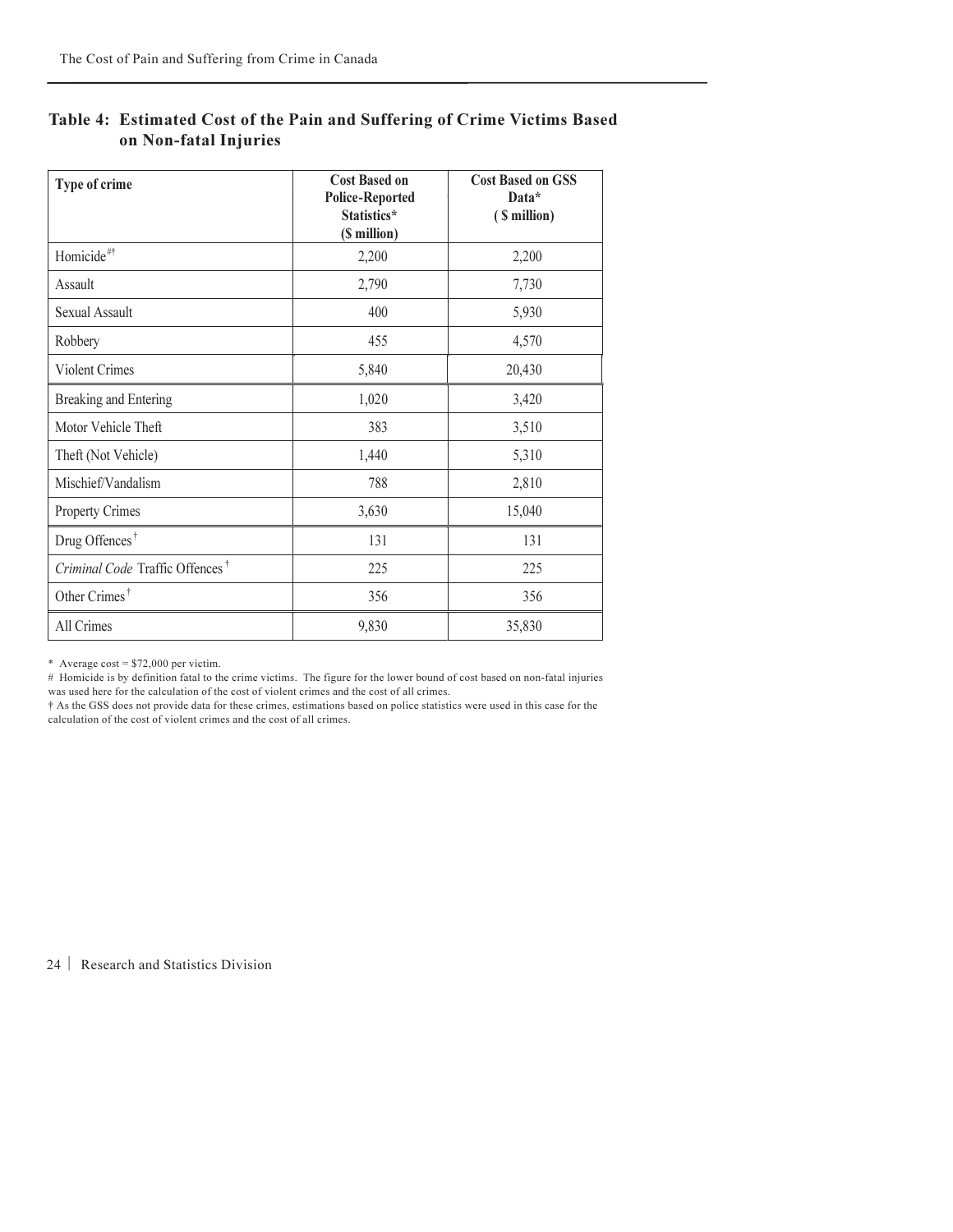

<span id="page-29-0"></span>Based on the estimated statistical value of a human life according to previous literature, the cost of pain and suffering from the 536 incidents of homicide reported by police statistics in 1999 is \$2.2 billion. For other types of violent crime, the cost of pain and suffering can be estimated by using the methodology described in section 4. The cost figures can vary, however, depending on the data sources used for the number of incidents. For these numbers, the figures reported by police statistics are significantly smaller than those from the GSS due to underreporting. The estimated costs for various types of crime based on police records are, therefore, much lower.

When the perceived risks are based on non-fatal injuries, the average cost of the pain and suffering of a crime victim is estimated to be \$72,000. The cost of pain and suffering for non-fatal injuries from assault, sexual offences, and robbery are then estimated to be \$2.79 billion, \$400 million, and \$455 million respectively, based on the number of incidents reported by police statistics in 1999. The total cost of these violent crimes is, therefore, estimated to be \$5.84 billion, if the perceived injuries are non-fatal.

As shown in Table 4, the estimated cost of pain and suffering for different categories of violent crime are much higher when the calculation is based on GSS data. The cost of pain and suffering for non-fatal injuries from assault, sexual offences, and robbery is estimated to be \$7.73 billion, \$5.93 billion, and \$4.57 billion respectively, based on the number of incidents reported in the GSS on victmization. The total cost of these violent crimes is, therefore, estimated to be \$20.43 billion for non-fatal injuries when it is based on GSS data.

<sup>8</sup> Estimates for fatal injuries are used to indicate upper bounds on the cost of different types of violent crime.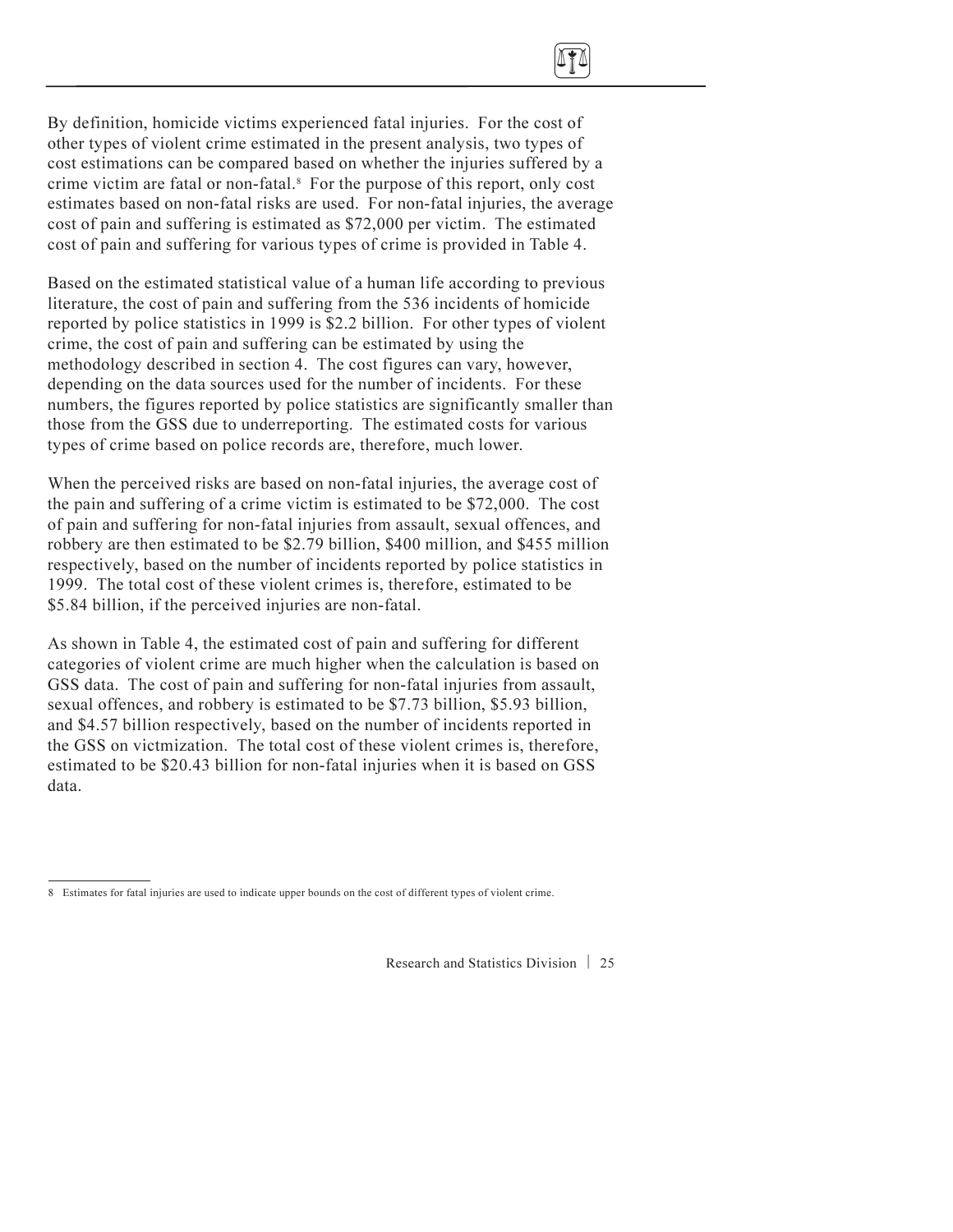#### 5.2 Property Crimes

The four types of property crime included for cost estimation here are breaking and entering, motor vehicle theft, non-vehicle theft, and vandalism.<sup>9</sup> Both the police statistics and the GSS data contain information on all four types of crime. For each of these different types of crime, as in the estimation for violent crime, a comparison can be drawn between figures obtained using police statistics and the GSS data. Property crimes by definition do not involve human victims and are not likely to lead to fatal injuries. Only the values for non-fatal injuries will be assessed for property crimes. Furthermore, it is assumed in this estimation that 25% of the worries experienced by property crime victims are a direct consequence of their crime experiences, meaning that a discount factor of 0.25 is chosen for the current analysis. It is therefore implied that the cost of the pain and suffering borne by property crime victims is much higher if a higher discount factor is used.

Using information from police statistics, the estimated cost of pain and suffering for non-fatal injuries from the four types of property crime are \$1.02 billion for breaking and entering, \$383 million for motor vehicle theft, \$1.44 billion for non-vehicle theft, and \$788 billion for vandalism, with a discount factor of 0.25. Based on information from police statistics, the cost of property crimes is, therefore, estimated to be \$3.63 billion for non-fatal iniuries.

As shown in Table 4, the corresponding figures are much higher when the estimation is based on the GSS data. The costs of pain and suffering from breaking and entering, motor vehicle theft, non-vehicle theft, and vandalism are estimated to be \$3.42 billion, \$3.51 billion, \$5.31 billion, and \$2.81 billion respectively, based on the number of incidents reported in the GSS for perceived non-fatal injuries when a discount factor of 0.25 is used. Based on information from the GSS data, the cost of property crimes is, therefore, estimated to be \$15.04 billion for non-fatal injuries.

### 5.3 Other Crimes

The remaining two types of crime discussed in the current analysis are drug offences and *Criminal Code* traffic offences. By definition, drug overdoses and reckless driving can cause fatal injuries. However, for the purpose of this

<sup>9</sup> The costs of other types of property crime were not included in this particular measure of the cost of property crime.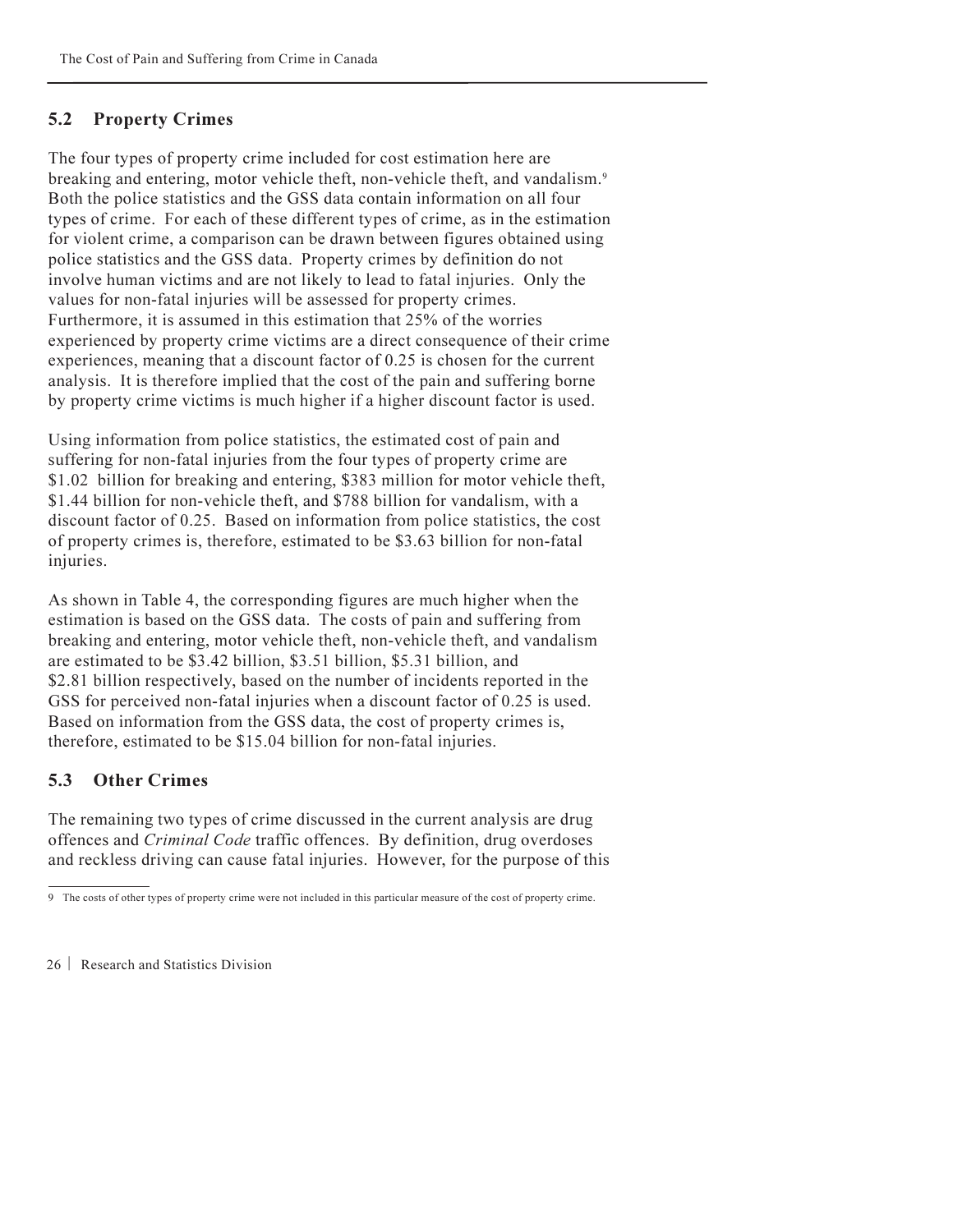<span id="page-31-0"></span>report, only cost estimates based on non-fatal injuries are given. Since the GSS does not contain any information on drug offences and *Criminal Code* traffic offences, the cost estimations for these two types of crime are based on the number of incidents reported by police statistics. Because of underreporting and constraints faced by the police, the cost of pain and suffering for these two types of crime are likely to be underestimated.

The cost of pain and suffering from drug offences and Criminal Code traffic offences is estimated to be \$131 million and \$225 million respectively, based on non-fatal injuries and a discount factor of 0.25. The cost is much higher if the estimates are based on fatal injuries.10

### 5.4 Total Cost for All Crimes

The total cost of pain and suffering for all crimes is estimated in the present analysis based on four types of violent crime-homicide, assault, sexual assault, and robbery; four types of property crime-breaking and entering, motor vehicle theft, non-vehicle theft and vandalism; and two other types of crimedrug offences and Criminal Code traffic offences.11 The most conservative estimate is based on the assumption that all crime victims perceive their risk of injuries as non-fatal and only 25% of the worries expressed by property crime victims are caused directly by their crime experiences. The total crime bill for all crimes in this case adds up to \$9.83 billion based on the number of incidents reported by police statistics and \$35.83 billion based on data from the GSS. In the case of violent crime, if the risk to safety is perceived as fatal by victims, then the estimated cost is based on the implicit value of human life, and the corresponding cost estimates are much higher.

### 5.5 Sensitivity Analysis

The final estimation of the cost for various types of crime will change, rather drastically in some cases, when the analysis is based on different assumptions. For example, if it is assumed that all the worries of property crime victims can be attributed to their crime experiences, then the cost of pain and suffering from property crimes will be four times higher than the earlier estimates using a 0.25 discount factor. Based on GSS data, this implies that the costs for breaking and entering, motor vehicle theft, non-vehicle theft, and vandalism

<sup>10</sup> For the corresponding figures based on fatal injuries, the costs are estimated to be \$29.80 billion to \$69.78 billion for drug offences and \$51.17 billion to \$119.80 billion for Criminal Code traffic offences, depending on the figure used for the average value of a human life.

<sup>11</sup> The costs of other types of crimes were not included in this particular measure of the cost of all crimes.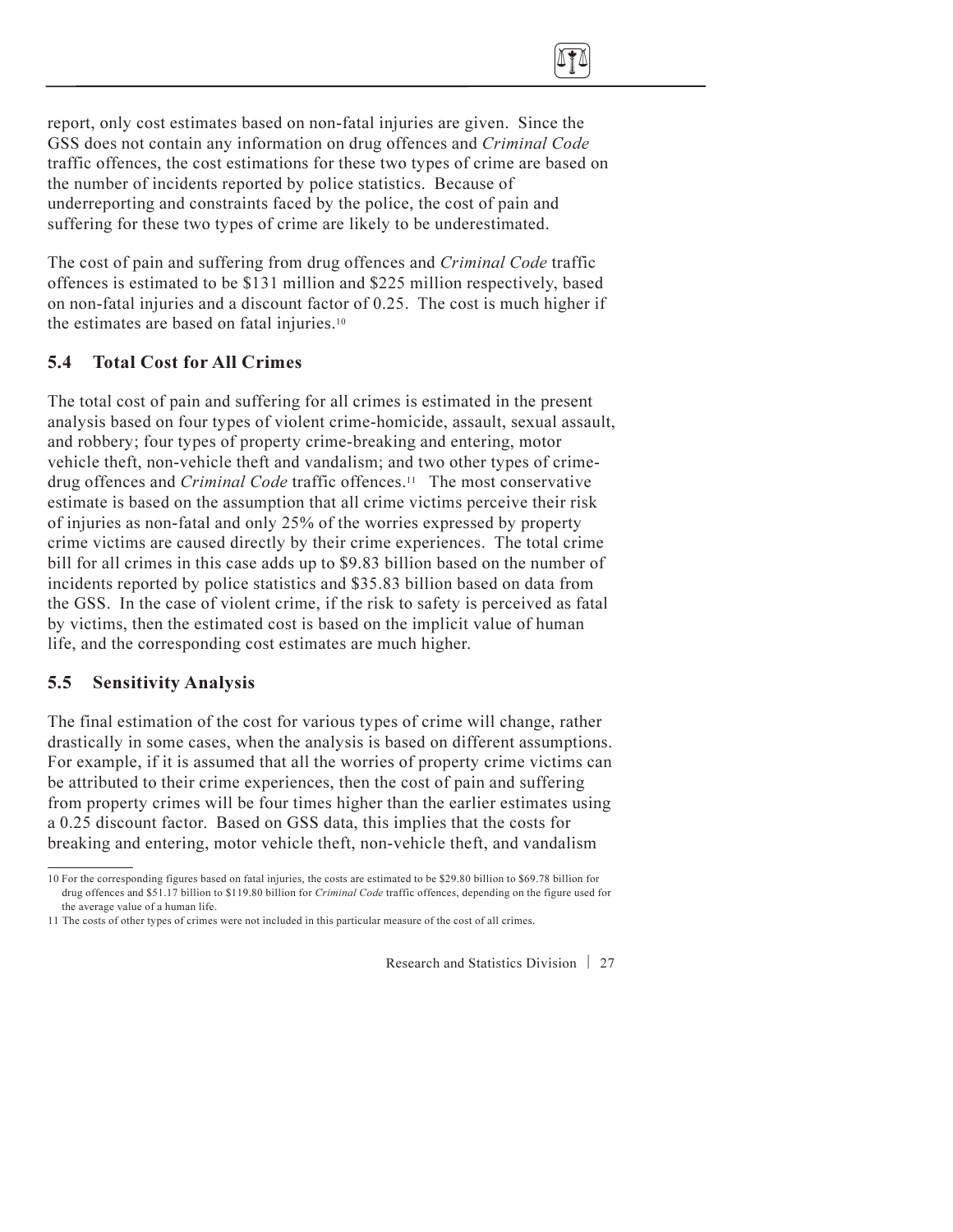will be \$13.68 billion, \$14.02 billion, \$21.22 billion, and \$11.25 billion respectively, for a total cost of \$60.17 billion for property crime. Based on police statistics, the total cost for property crime will be \$14.52 billion when no discounting on worries is used.

Another example of differences in assumptions leading to much higher estimates is a calculation of costs based on fatal injuries. According to Viscusi (1993), the average cost of fatal injuries can be as high as \$9.6 million per victim (compared to only \$72,000 per victim for non-fatal injuries). If the cost of violent crimes is calculated based on the upper bound of fatal injuries, then the cost of pain and suffering from violent crimes will be a phenomenal \$7.47 trillion based on GSS data and \$1.53 trillion based on police statistics.

From these two examples, it can be concluded that it is important to perform at least some sensitivity analysis for comparison purposes. The estimates change significantly when different assumptions are applied.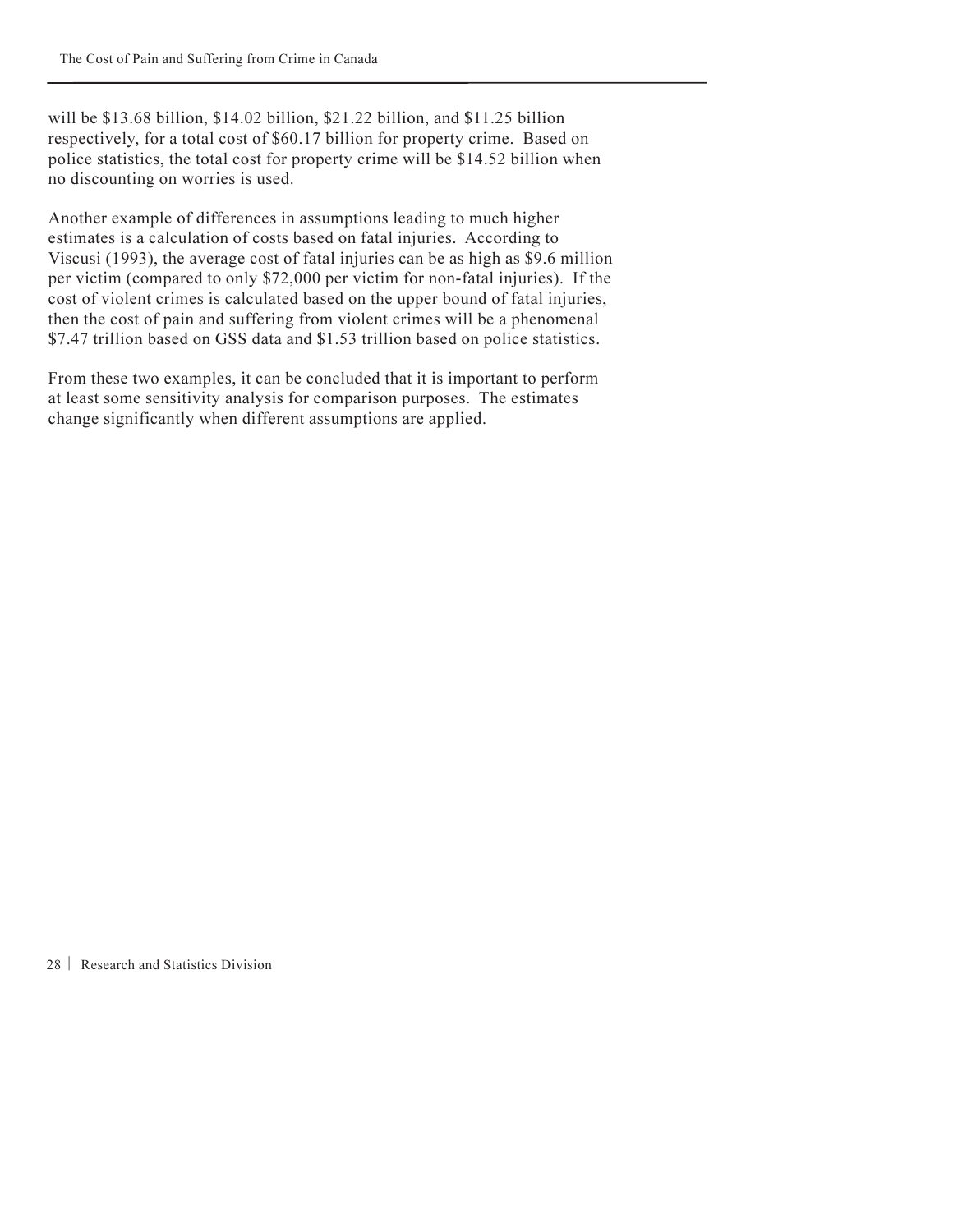

## 6.0 Concluding Remarks

The major goal of this study is to estimate the cost of the pain and<br>suffering borne by crime victims for different types of crime, inc<br>homicide, assault, sexual offences, robbery, breaking and enterir<br>motor vehicle theft suffering borne by crime victims for different types of crime, including homicide, assault, sexual offences, robbery, breaking and entering, motor vehicle theft, non-vehicle theft, vandalism, drug offences, and Criminal Code traffic offences. The methodology developed in this study proposed that an estimation of the cost of pain and suffering requires information on the number of incidents for each type of crime, the proportion of victims feeling worried about safety, and the value of perceived and actual mental distress as a result of the crime experience.

For the purpose of the present study, information on the number of crime incidents was obtained from police statistics recorded in the UCR and from the GSS on victimization. There were limitations with both of these data sources. While police statistics tend to underestimate the actual number of crime incidents due to underreporting and police resource constraints, information obtained from victimization surveys such as the GSS may present sample selection problems which can bias the estimation. For the proportion of victims feeling worried about safety, information from the GSS about victims' perceptions regarding personal safety was used. With regard to the average cost of pain and suffering, estimates from previous literature were used as the guideline. The implicit average value of human life based on non-fatal injuries was estimated to be \$72,000. For fatal injuries, it was estimated to be between \$4.1 million to \$9.6 million.

The estimated costs of pain and suffering for crime victims were shown to be much higher when the calculation was based on information from the GSS on victimization than when it was based on police statistics. The more conservative estimates were obtained based on the assumption that the fear experienced by crime victims did not entail life threatening injuries. The estimated cost of pain and suffering from all crimes, based on non-fatal injuries, was \$35.83 billion using the GSS data, compared to \$9.83 billion using police-reported statistics. The estimated cost of pain and suffering from violent crimes, based on non-fatal injuries, was \$20.43 billion using the GSS data and \$5.84 billion using police-reported statistics. For property crimes,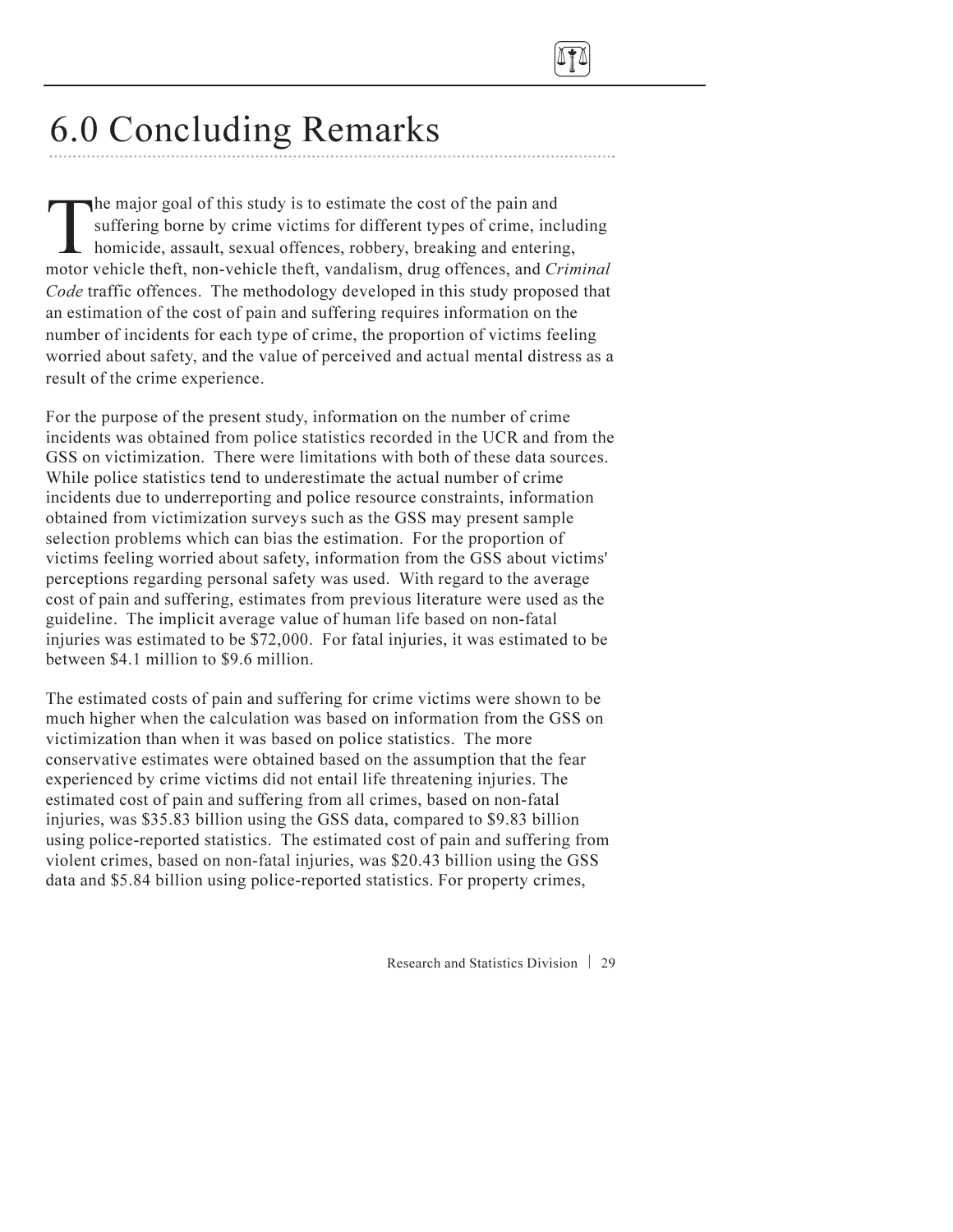<span id="page-34-0"></span>based on non-fatal injuries, it was \$15.04 billion using the GSS data and \$3.63 billion using police-reported statistics.

This study provides preliminary estimates of the cost of pain and suffering from different types of crime. Lack of available data, however, continues to be a major constraint encountered in this kind of analysis. The questions on safety in the GSS, for example, did not ask survey participants whether their worries about personal safety included worries about the loss of life. Logically, victims of violent crimes are more likely to be worried about lifethreatening injuries than victims of other crimes. Victimization surveys with more carefully designed survey questions could lead to more precise estimations of the cost of pain and suffering.

The present study provides estimates of the cost of the pain and suffering of crime victims. The existence of crime, especially violent crime, is likely to instill fear in the general population as a whole. This implies that the total crime bill would be much larger if the fear of the general population were taken into account. Information from the GSS does not provide precise enough details to allow such additional costs to be estimated. To include an estimation of the cost of the pain and suffering resulting from each type of crime and borne by individuals who are not crime victims, specific questions would have to be included in the survey on whether an individual finds their personal safety at risk from a specific type of crime. Such information is not made available by the GSS on victimization.

In general, an estimation of the cost of the pain and suffering of crime victims requires precise information from a carefully designed victimization survey. Now that a methodology to estimate such cost has been developed, more effort should be devoted to designing better surveys that will lead to more precise cost estimates for various types of crime.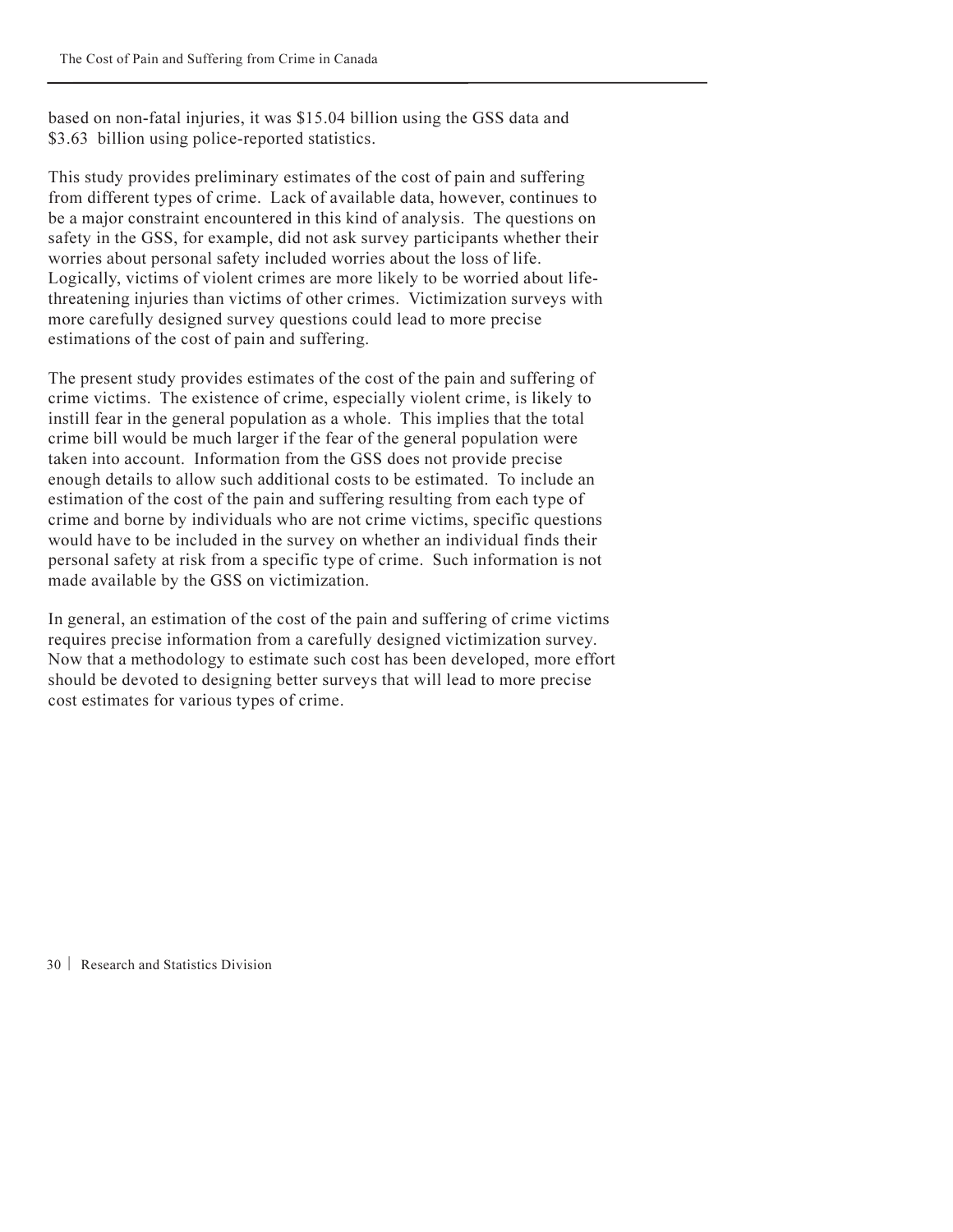<span id="page-35-0"></span>

## 7.0 References

Anderson, D. A. (1999). The aggregate burden of crime. Journal of Law and Economics 42, 611-642.

Brantingham, P., and Easton, S. T. (1998). The costs of crime: Who pays and how much? 1998 Update. 1998 Fraser Institute Critical Issues Bulletin. Vancouver: The Fraser Institute.

Brand, S., and Price, R. (2000). The economic and social costs of crime. Home Office Research Study 217. London: Home Office Economics and Resource Analysis Unit.

Canadian Centre for Justice Statistics. (2000). Canadian Crime Statistics 1999. Statistics Canada Catalogue no. 85-205-XIE, Ottawa: Minister responsible for Statistics Canada.

Cohen, M. A. (1988). Pain, suffering and jury awards: A study of the cost of crime to victims. Law and Society Review 22, 538-555.

Cohen, M. A. (1990). A note on the cost of crime to victims. Urban Studies 27, 125-132.

Cohen, M. A., Millerj, T. R., and Rossman, S. B. (1994). The costs and consequences of violent behavior in the United Statesé. In Albert J. Reiss, Jr., and Jeffery A. Roth (Eds.), Understanding and preventing violence: Consequences and control. Washington, D.C.: National Academy Press.

Gartner, R., and Doob, A. N. (1994). Trends in criminal victimization, 1988-1993. Juristat 14, 13.

Greenberg, M. S., and Ruback, R. B. (1992). After the crime: Victim decision making. New York: Plenum Press.

Hill, J. K. (2003). Victims' response to trauma and implications for interventions: A selected review and synthesis of the literature. Victims of Crime Research Series. Ottawa: Policy Centre for Victims Issues, Department of Justice Canada.